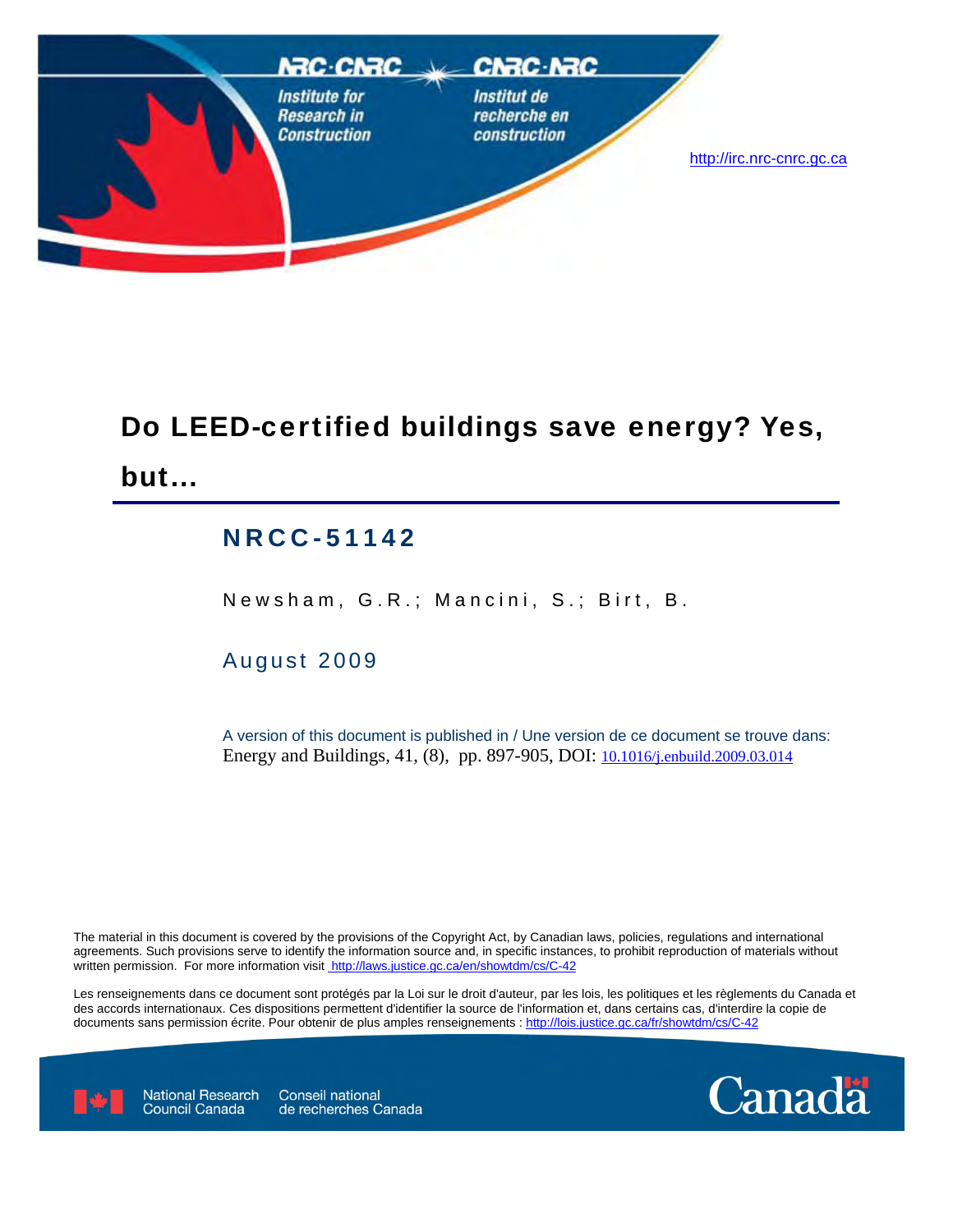#### **Do LEED-certified buildings save energy? Yes, but …**

Guy R. Newsham, Sandra Mancini, Benjamin J. Birt National Research Council Canada – Institute for Research in Construction

### **Abstract**

We conducted a re-analysis of data supplied by the New Buildings Institute and the US Green Buildings Council on measured energy use data from 100 LEED certified commercial and institutional buildings. These data were compared to the energy use of the general US commercial building stock. We also examined energy use by LEED certification level, and by energy-related credits achieved in the certification process. On average, LEED buildings used 18-39% less energy per floor area than their conventional counterparts. However, 28-35% of LEED buildings used more energy than their conventional counterparts. Further, the measured energy performance of LEED buildings had little correlation with certification level of the building, or the number of energy credits achieved by the building at design time. Therefore, at a societal level, green buildings can contribute substantial energy savings, but further work needs to be done to define green building rating schemes to ensure more consistent success at the individual building level. Note, these findings should be considered as preliminary, and the analyses should be repeated when longer data histories from a larger sample of green buildings are available.

## **Introduction**

#### *Green building rating systems*

As the global population increases the need for buildings also escalates. In developed countries, buildings account for 20-40% of total energy use [Pérez-Lombard et al., 2008, Natural Resources Canada, 2005]. And in countries with growing economies the average annual growth rate in energy use is 3.2%, compared to an average of 1.1% for developed nations [Pérez-Lombard et al. 2008]. Besides the depletion of non-renewable energy sources, this energy use contributes greenhouse gases to the atmosphere, with consequent detrimental effects [IPCC, 2007]. To reduce the environmental footprint left by buildings, new buildings need to use less energy in both their construction and operation than previous buildings of similar size and shape, while still providing a satisfactory indoor environment for their occupants.

Numerous countries/regions have developed green building programs aimed at promoting more sustainable buildings. One such program in North America is LEED (Leadership in Energy and Environmental Design), administered by the US and Canada Green Building Councils (USGBC, CaGBC). The LEED green building rating system encourages an integrated design approach, with a points scheme that allots credits for building design features deemed to improve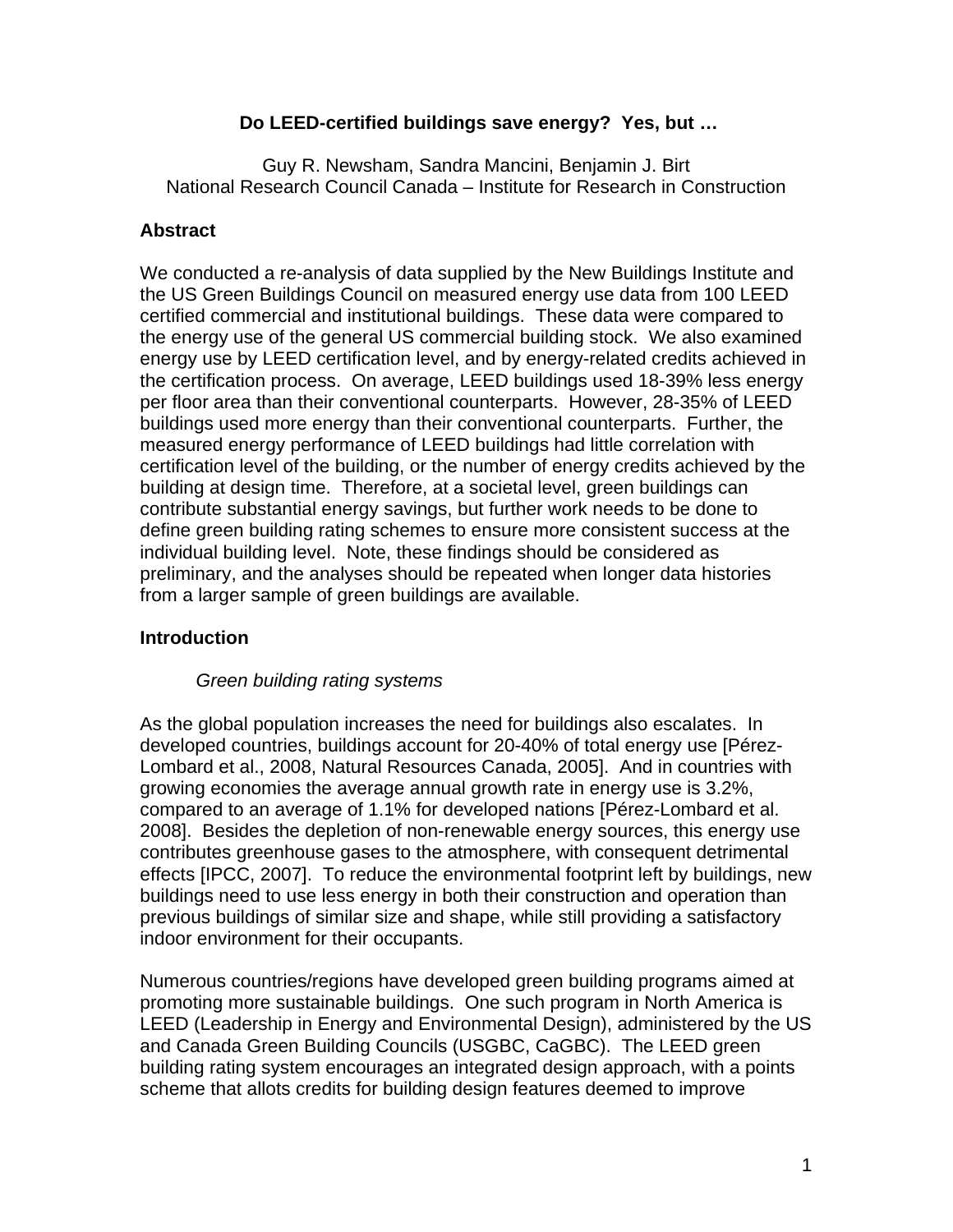sustainability, which includes reductions in energy use and improvements in indoor environment quality.

The focus of this paper in on energy use. Table 1 shows the optional energy credits available under LEED for New Construction (LEED-NC, [USGBC, 2002]), as well as energy performance prerequisites. The table also shows the total credits available, and the number of credits required for the various levels of certification. Note that, of particular interest to this paper, energy performance credits are based on predicted (simulated) performance at the time of building design, and not on actual energy performance after the building is built and occupied.

| <b>Description</b>            | <b>Credits</b> | <b>Notes</b>                                      |
|-------------------------------|----------------|---------------------------------------------------|
| Fundamental building systems  |                | Ensure fundamental building elements and          |
| commissioning                 | Prereq.        | systems operate as intended.                      |
|                               |                | Design the building to comply with                |
| Minimum energy performance    | Prereq.        | ASHRAE/IESNA Standard 90.1-1999 or the local      |
|                               |                | energy code, whichever is more stringent.         |
| CFC reduction in HVAC&R       |                | Zero use of CFC-based refrigerants in new base    |
| equipment                     | Prereq.        | building HVAC&R systems.                          |
|                               |                | Further reduce design energy cost for energy      |
|                               |                | systems regulated by ASHRAE/IESNA Standard        |
|                               | 10             | 90.1-1999, or equivalent local code. For new      |
| Optimise energy performance   |                | buildings, one credit for 15% better performance, |
|                               |                | and another credit for each subsequent 5%         |
|                               |                | improvement, to a maximum of 10 credits.          |
|                               |                | Supply a percentage of the annual energy cost     |
| Renewable energy              | 3              | with on-site renewables. One credit for 5%, one   |
|                               |                | more credit for 10%, and one more credit for 20%. |
| Additional commissioning      | 1              | Beyond fundamental commissioning above.           |
| Ozone protection              | 1              | HVAC, refrigeration, and fire suppression systems |
|                               |                | that do not contain HCFCs or Halons.              |
| Measurement and verification  | 1              | Ongoing measurement and optimization of energy    |
|                               |                | and water use over time.                          |
| Green power                   | 1              | At least 50% of the building electricity from a   |
|                               |                | renewable energy contract.                        |
| Total optional energy credits | 17             |                                                   |
| Total of all credits          | 69             |                                                   |
| Total Credits required for    |                |                                                   |
| <b>LEED Certified Rating</b>  | 26-32          |                                                   |
| <b>LEED Silver Rating</b>     | 33-38          |                                                   |
| <b>LEED Gold Rating</b>       | 39-51          |                                                   |
| <b>LEED Platinum Rating</b>   | 52-59          |                                                   |

Table 1. LEED energy credits under LEED-NC Version 2.1\*

\* All LEED buildings studied in this paper used Version 2.x of the rating system. Version 2.1 was the version used by the vast majority. Version 2.0 differs only slightly in terms of energy credits. Version 2.2 requires a baseline energy performance referenced to ASHRAE 90.1-2004, but was not used by the LEED buildings studied in this paper. All 2.x versions are available at USGBC [2002].

Many buildings designed under LEED-NC have now been occupied, and it is reasonable to ask: are these buildings living up to expectations? To answer this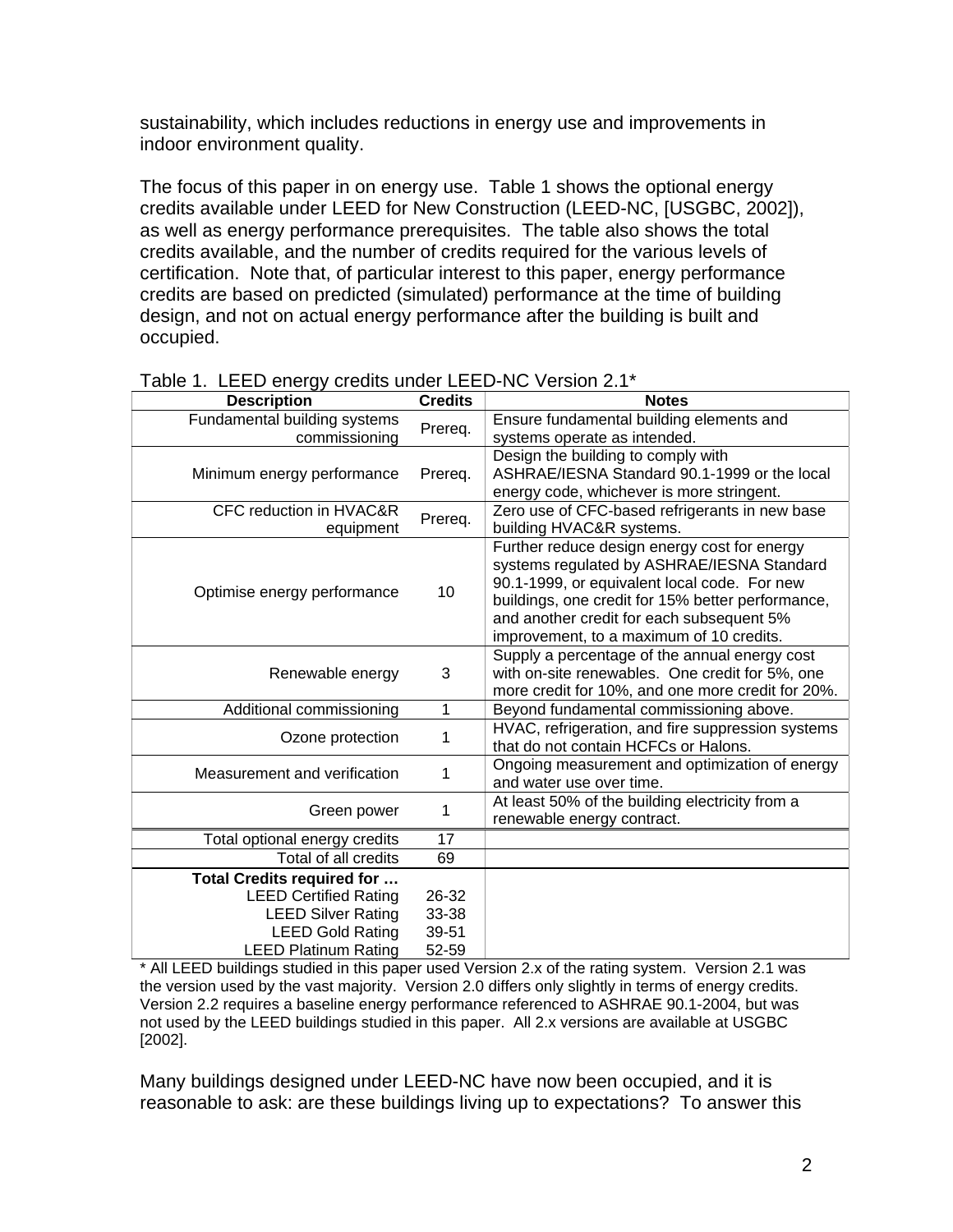question post occupancy evaluations (POEs) need to be undertaken to measure the buildings' performance. POE can also help diagnose operational problems, which may allow the building to reach a higher level of performance. Unfortunately POEs of buildings are rarely conducted, and if they are, rarely published. In the next section we review the published work on post-occupancy performance of green buildings in terms of energy use.

#### *Post-occupancy evaluation of energy performance*

Torcellini et al. [2004] conducted an overview of six sustainable buildings in the USA. Extensive monitoring of energy flows, including lighting loads, HVAC loads and plug loads, for a minimum of one year was undertaken. The data was logged every 15 minutes and used to calibrate energy simulation models. Analysis showed that all buildings performed worse than predicted, but all managed a substantial saving (either energy cost or energy use) compared to a comparable code-compliant building. The authors suggested that deviation from the predicted savings was due to higher than expected occupant loads and systems not performing together as designed. Further, hours of operation and building space temperatures varied from the initial design. They concluded that the designers were optimistic about the behaviour of the occupants and their acceptance of systems.

Eleven buildings in the Cascadia Region, USA were assessed by Turner [2006]. The author compared the actual utility usage to three different metrics: design energy use, energy use compared to code-compliant baseline, and the average energy use of the commercial building stock. All buildings performed better than their baseline, six of the buildings performed better than their design energy use, and all but two performed better than the average commercial building stock. The authors noted that actual operational variables may have differed from those assumed in the baseline models, and that operational optimization was still underway in some buildings.

Diamond et al. [2006] investigated 21 LEED certified (LEED-NC Version 2.0/2.1) buildings. Actual energy use was determined from utility billing data. The modelled energy data for the as-designed and baseline building was obtained from the LEED certification documentation submitted to the USGBC. On average, for the 18 buildings that had both simulated whole building design and actual energy use data, energy use was 1% lower than modelling predictions (which were 27% below baseline). However, there was large variability (standard deviation, s.d. 46%), and some performed better than predicted while others performed worse. Further the number of LEED energy credits obtained in the certification did not correlate with the actual energy use per floor area. The authors recommended that a comprehensive collection and publication of modelled vs. actual energy use data was needed, allowing for a closing of the gap between design simulation and as-built performance.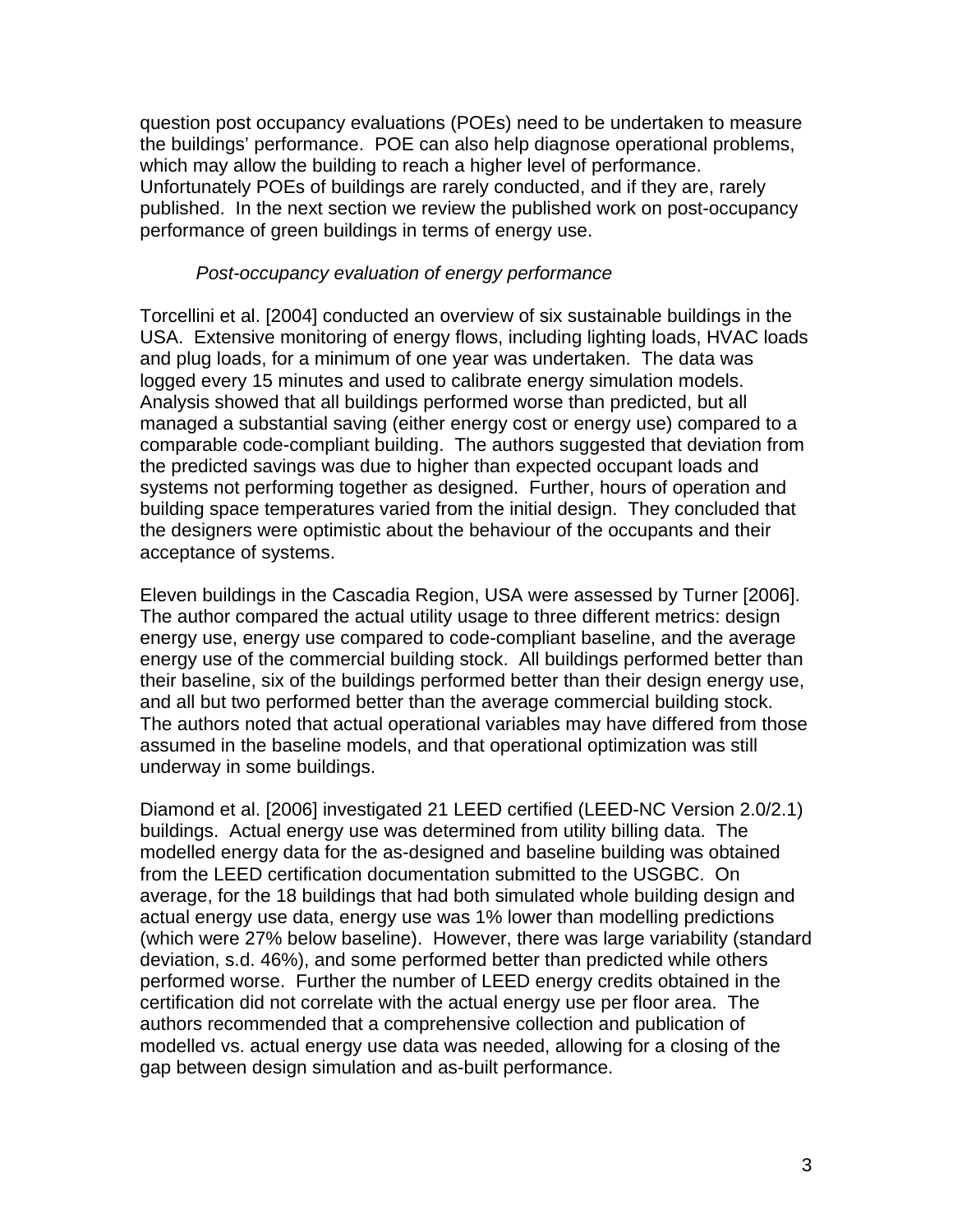Fowler & Rauch [2008] analysed multi-dimensional performance data for 12 US federal government commercial buildings, all of these buildings had been designed with energy efficiency goals, and some were LEED certified. All buildings had measured energy use below their modelled baselines, and energy use per floor area was 25-30% lower, on average, than the US commercial building stock. Although not detailed, the authors suggest a statistically significant relationship between energy credits achieved for the eight LEED certified buildings and Energy Star score, a measure derived from actual energy use. However, the authors do caution against deriving firm conclusions from such a small sample size from a single owner/operator.

Baylon & Storm [2008] examined the characteristics of LEED commercial buildings in the US Pacific Northwest, and compared them to regional non-LEED buildings. The mean energy use per floor area for the 12 LEED buildings was 10% lower than the 39 similar non-LEED buildings in the same region. This relatively small improvement was attributed to the relatively high prevailing energy standards for all buildings in the region. Again, the authors note the uncertainty of conclusions based on such a small and varied dataset.

## *The New Buildings Institute study*

Perhaps the largest study to date was undertaken by the New Buildings Institute (NBI), under contract to the USGBC [Turner & Frankel, 2008]. This study provided the raw data for the analyses is this paper, and therefore we describe it in some detail in this section. The study looked at 121 LEED buildings (LEED-NC Version 2.x certified up to and including 2006), which provided one full year of measured post-occupancy energy usage data. Total energy use intensity  $(EUI, kBtu/ft<sup>2</sup>/yr)$  was derived by summing the purchased energy from all fuel types. Most of the analysis excluded the buildings with unusually high energy activity types and specific process loads such as laboratories, data centers and supermarkets, and focussed on the 100 remaining buildings (termed "medium energy use"). EUI was compared to initial baseline and design models in LEED submittals (available for 71 of the buildings), and to data for the national building stock in the same or similar building activity types from the 5000+ buildings in the 2003 Commercial Building Energy Consumption Survey (CBECS) database [EIA, 2003]. Model values were adjusted to include plug loads equal to 25% of the total baseline energy use, which is the default value currently used by LEED in modelling energy use.

The study reported that the median EUI of the LEED buildings was 32% lower than the mean EUI in the CBECS database. For office buildings, the most common and easily-comparable activity type, the median EUI of the LEED buildings was 33% lower than the mean EUI in the CBECS database. The median EUI by certification level suggested a trend in the expected direction: the

<span id="page-4-0"></span> $\overline{a}$ \* This is not an SI unit, but is used throughout this paper to facilitate comparison back to the original NBI report. The SI conversion factor is 1 kBtu/ft<sup>2</sup>/yr = 11.356 MJ/m<sup>2</sup>/yr)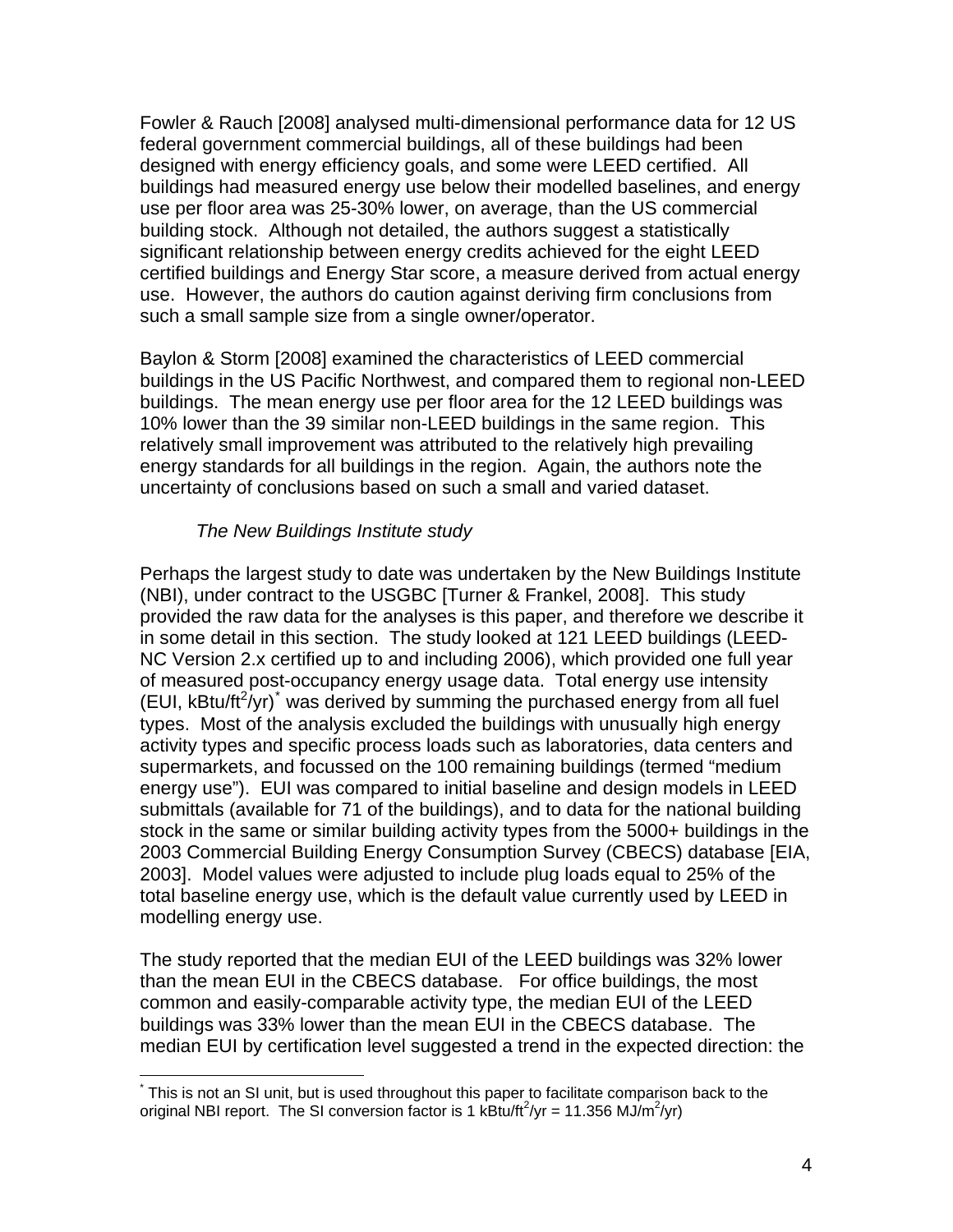EUI of Certified buildings was higher than that of Silver buildings, which was higher than that of Gold/Platinum buildings (Gold and Platinum levels were combined because the study included only two Platinum buildings). Similarly, the median EUI by number of energy performance credits obtained (grouped into four levels <2, 2-4, 5-7, 8-10) suggested a trend in the expected direction: the higher the number of credits the lower the EUI. However, the authors noted that there was a large amount of scatter across the building stock within each of the metrics.

Although building simulation experts are wary to suggest that modelled energy use equates to actual energy use, modelling results do create expectations among those who procure buildings. In fact, the average ratio between measured and designed EUI was remarkably close to unity, at 0.92, suggesting that modelled results over populations of buildings might represent a reasonable estimate of actual energy performance. However, the ratio for individual projects ranged from less than 0.25 to >2.75, suggesting that experts' caveats for individual buildings are well-founded, and that energy modelling can be a poor predictor of project-specific energy performance. The median predicted energy saving (relative to the code baseline) for the LEED buildings was 25%, whereas the median measured saving was is 28%. However, again the range for individual buildings was wide, with one-in-five buildings using more energy than their baseline.

One important limitation of the analyses performed by Turner & Frankel [2008] is that no statistical tests were performed on the data. Rather, they were content in drawing conclusions based on trends in average values, and calling for more research work in the future to further investigate these trends. However, the large amount of scatter (variability) in the data noted by Turner & Frankel increases the risk that average trends might be spurious. Another limitation was that the comparisons to CBECS data were somewhat crude: the median EUI of all LEED buildings was compared to the mean EUI of all CBECS buildings, by activity type, thus confounding two different metrics of central tendency. Little specific account was made of differences in the two datasets related to climate zone, building size, or building age. Turner & Frankel did present descriptive data for these variables for each of the datasets, and did comment on differences in their distributions, generally concluding that the differences should not greatly affect the outcomes.

We obtained the dataset used by Turner & Frankel with the goal of adding greater statistical rigour to their original analysis. Turner & Frankel did a remarkable job in assembling the base dataset, and we were keen to make the most of this achievement by providing supplemental analysis. Such analysis forms part of a larger project we are conducting on post-occupancy evaluation of green buildings.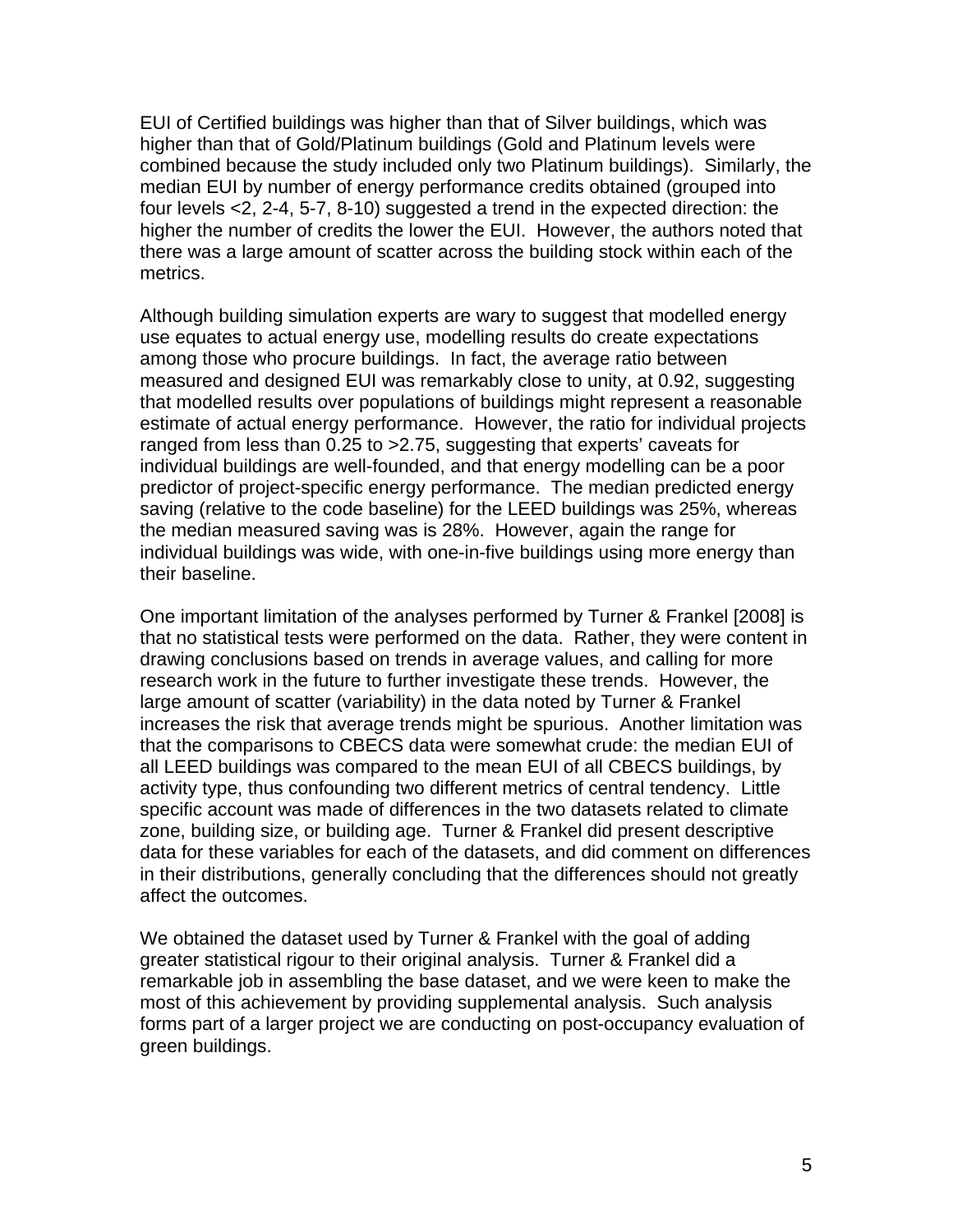#### **Methods & Procedures**

#### *Comparison of LEED buildings to CBECS data*

The original report compared the median EUI for the LEED buildings to the mean EUI in the CBECS database, this was done over all buildings, and also broken down by each activity type. To add more rigour to this comparison we conducted a series of T-tests in which we sought to pair each LEED building with a single matched building from the CBECS dataset. The CBECS matched building was chosen to be as similar as possible to the LEED building in terms of activity type, size, age, and climate zone. Multiple T-tests were conducted that involved differing numbers of buildings, depending on how strict the matching criteria were.

Equivalency of activity types was not straightforward. For LEED activity types, Turner & Frankel [2008] used activity information from owners, which often differed from or clarified the activity type recorded in the LEED submittal. CBECS used a different activity nomenclature than that of LEED. For LEED activity types with four or more buildings we followed Turner & Frankel's assignment to the equivalent CBECS category. However, Turner & Frankel also created a category called "Remaining Types", this included buildings for which the activity type was not adequately specified, but it also included LEED activity types for which there were three or fewer buildings, which they judged to be too few to form a meaningful average in their analysis based on averages. We treated these latter activity types separately, and assigned the equivalent CBECS type that seemed most appropriate. Table 2 shows this assignment, the number of buildings in each activity type, and the CBECS mean EUI for each activity type. This assignment was an immediate source of noise in the data. For example, "lodging" in the CBECS database is used primarily for commercial lodging; e.g. motels, but was considered by Turner & Frankel to be the closest match to the primarily residential LEED type "multi-unit res". To account for issues such as these, we created a "Certainty category" to express our opinion of how good the activity type assignment was; the three levels of certainty in activity type comparisons are shown in Table 2. We conducted T-tests for three levels of inclusion based on this certainty variable: high only, high+medium, and high+medium+low.

| activity type, and the CDECS mean EDI for each activity type. |           |                         |              |                  |           |  |  |
|---------------------------------------------------------------|-----------|-------------------------|--------------|------------------|-----------|--|--|
| LEED activity type                                            | Number of | <b>Equivalent CBECS</b> | Number of    | Mean             | Certainty |  |  |
|                                                               | LEED      | activity type           | <b>CBECS</b> | <b>CBECS EUI</b> | category  |  |  |
|                                                               | buildings |                         | buildings    | $(kBtu/ft^2/yr)$ |           |  |  |
| <b>INTERP CENTER</b>                                          | 9         | public assembly         | 278          | 97.9             | medium    |  |  |
| <b>K-12 ED</b>                                                |           | education               | 648          | 85.3             | high      |  |  |
| <b>LIBRARY</b>                                                |           | public assembly         |              |                  | medium    |  |  |
| <b>MULTI-UNIT RES</b>                                         | 6         | lodging                 | 260          | 94.2             | medium    |  |  |
| <b>MULTI USE</b>                                              | 18        | public assembly         |              |                  | low       |  |  |
|                                                               |           |                         |              |                  |           |  |  |

Table 2. Building activity type assignment, the number of buildings in each activity type, and the CBECS mean EUI for each activity type.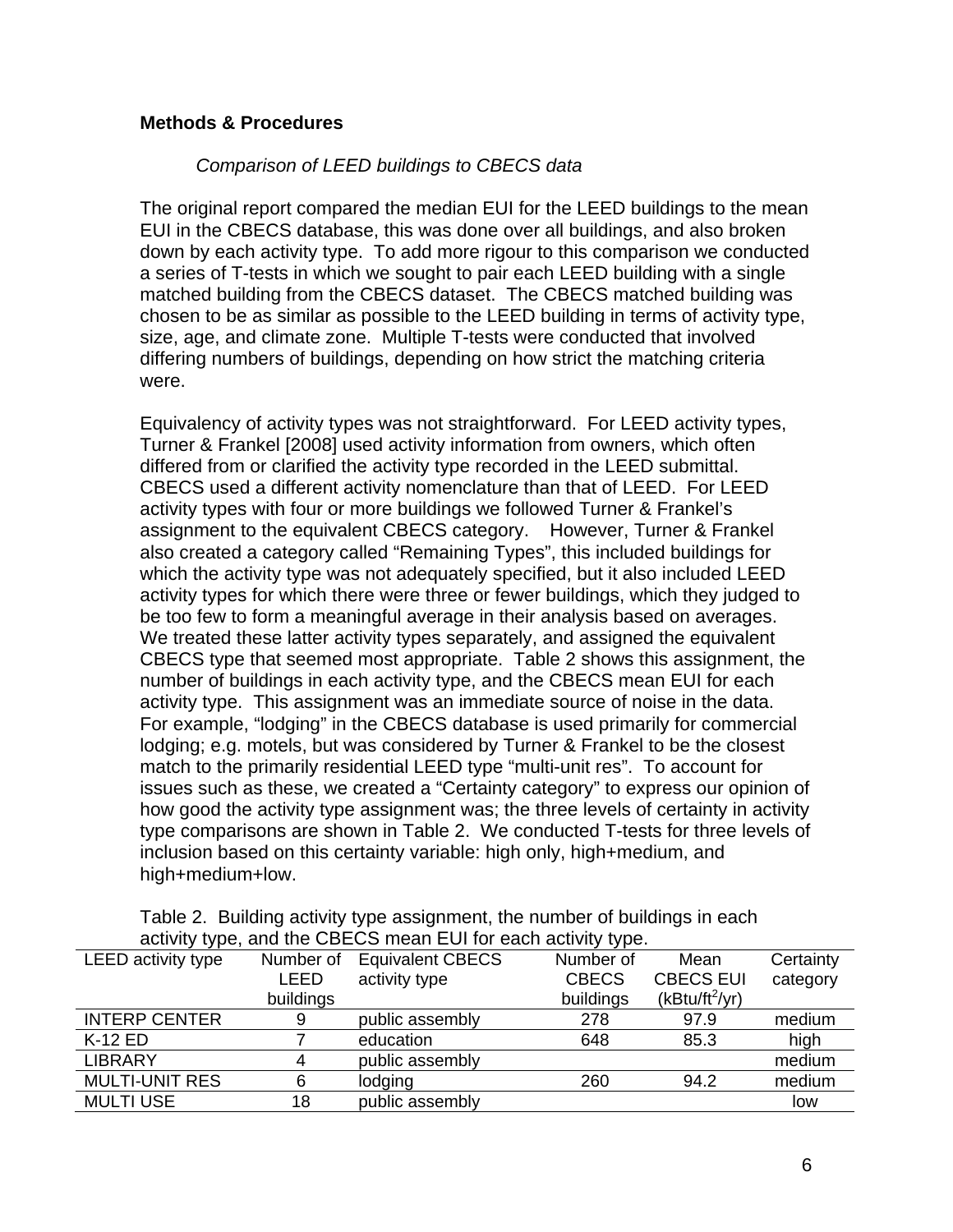| <b>OFFICE</b>         | 35  | office                  | 976  | 93.6  | high   |
|-----------------------|-----|-------------------------|------|-------|--------|
| <b>PUBLIC ORDER</b>   | 5   | public order and safety | 85   | 100.4 | high   |
| <b>ASSEMBLY</b>       | 2   | public assembly         |      |       | medium |
| <b>HIGHER</b>         | 3   | education               |      |       | high   |
| <b>EDUCATION</b>      |     |                         |      |       |        |
| <b>HOTEL/RESORT</b>   |     | lodging                 |      |       | medium |
| <b>RESTAURANT</b>     |     | food service            | 242  | 332.6 | medium |
| <b>RETAIL (NON-</b>   |     | mercantile              | 355  | 85.5  | medium |
| <b>SUPERMARKET)</b>   |     |                         |      |       |        |
| <b>TRANSPORTATION</b> | 3   | public assembly         |      |       | medium |
| <b>OTHER</b>          | 5   | other                   | 63   | 93.6  | low    |
| Total                 | 100 |                         | 2907 |       |        |

We also used both conservative and liberal matching criteria for the climate zones and building age. This was complicated by the different geographic delineation of climate zones and nomenclature used by LEED and CBECS. Figure 1 shows the climate zone maps, and Table 3 shows the conservative and liberal matching criteria definitions. For building age, the conservative criteria included CBECS buildings from the 2000-2003 category only as possible matches; the liberal criteria also allowed CBECS buildings from the 1990-1999 as possible matches.

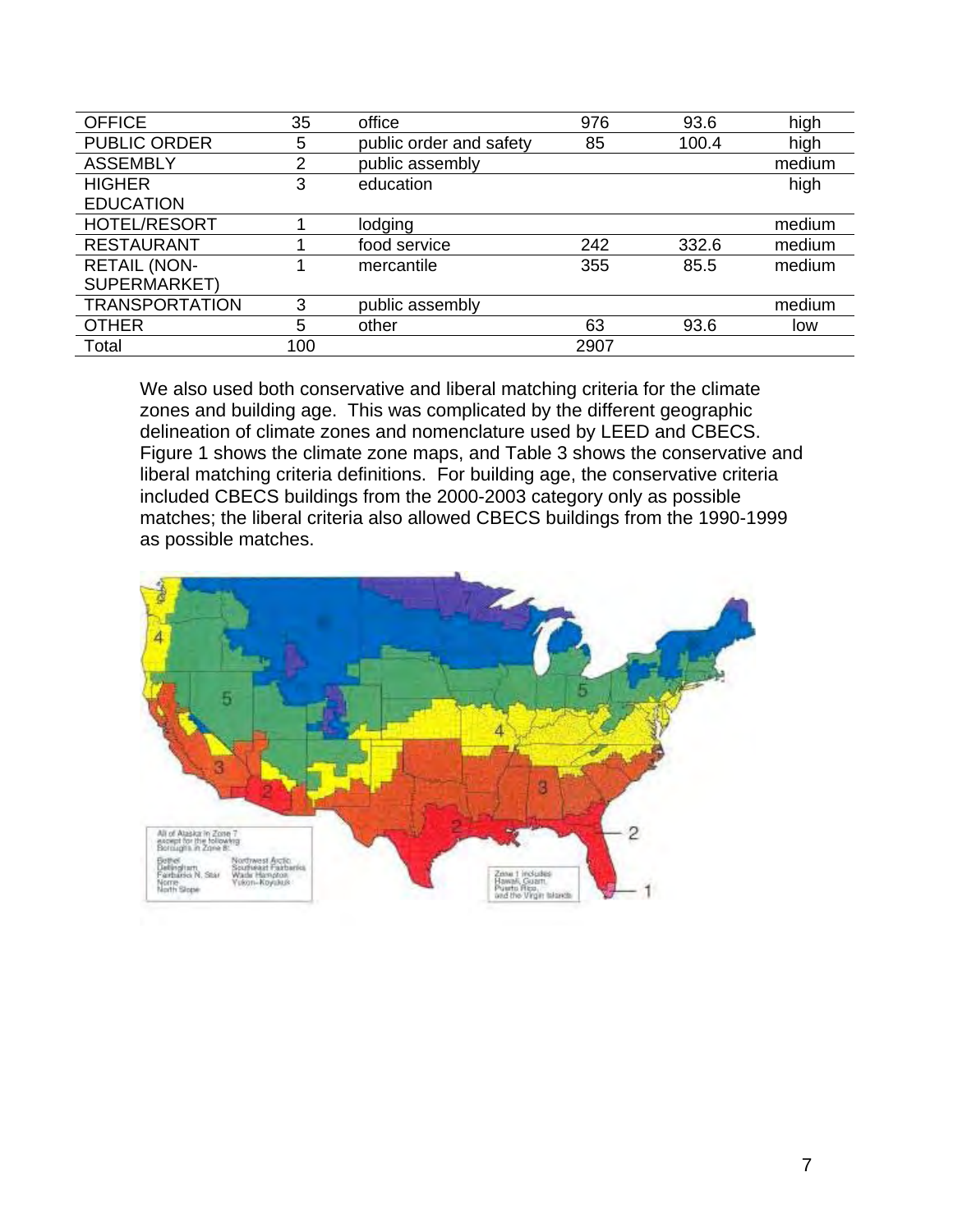

Figure 1. LEED (upper) and CBECS (lower) climate zone definitions. Base temperature for Heating Degree Days (HDD) and Cooling Degree Days (CDD) was 65F.

| <b>LEED</b> zone | Matching CBECS zone |             |  |  |  |  |
|------------------|---------------------|-------------|--|--|--|--|
|                  | Conservative        | Liberal     |  |  |  |  |
|                  | 5                   | 5           |  |  |  |  |
|                  | 5                   | 5           |  |  |  |  |
| 3                | 5 or 4              | 5 or 4 or 3 |  |  |  |  |
|                  | 3                   | 4 or 3 or 2 |  |  |  |  |
| 5                | 2                   | 3 or 2 or 1 |  |  |  |  |
|                  |                     | 2 or 1      |  |  |  |  |
|                  |                     | 2 or 1      |  |  |  |  |

|  | Table 3. Matching criteria for climate zones. |  |  |  |  |
|--|-----------------------------------------------|--|--|--|--|
|--|-----------------------------------------------|--|--|--|--|

The matching process proceeded as follows. For each LEED building the entire CBECS database was scanned for possible matches. First, the activity types had to be equivalent, as defined in Table 2. Then, the climate zones and age had to be close matches, 'how close is close enough' being defined by whether the match was conservative or liberal. Of the possible matching buildings identified, the one closest in terms of floor area, considered in 5% difference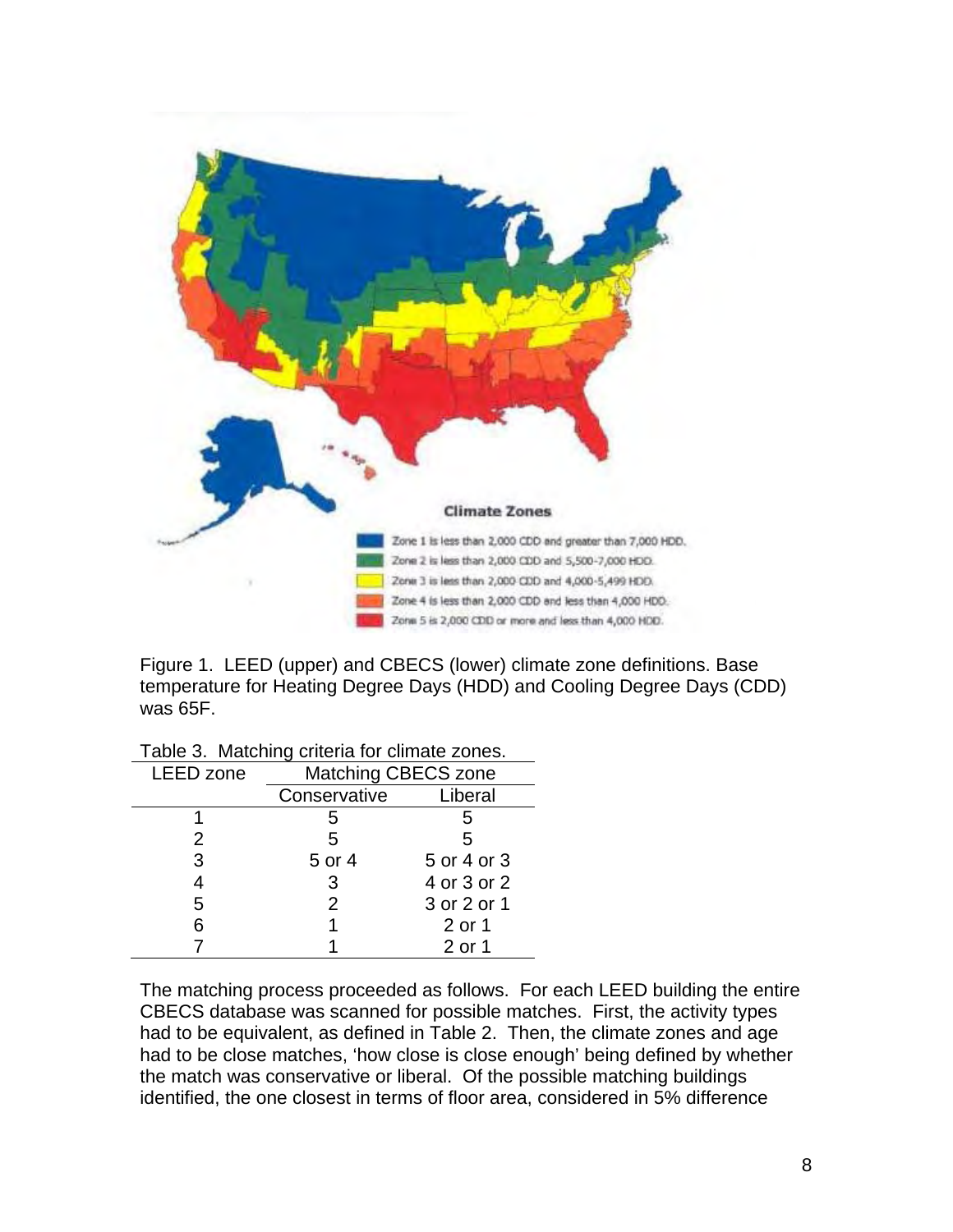'bins', was chosen. A maximum size difference of 50% was allowed. If more than one matching building occupied the same 5% size bin then priority was given to the closest match on the following variables in this order: year of occupation, climate zone, and building size. If this still did not discriminate between potential matches, the first match was chosen. Not all LEED buildings had CBECS matches, depending on the strictness of the matching criteria in each T-test. We further sub-divided the analysis according to whether we allowed a given CBECS building to be matched with more than one LEED building if it was the best match in each case (non-unique), or if a CBECS building could only have one match (unique). In the case of unique matching, if a particular CBECS building was the best match for more than LEED building, there was some subjectivity in deciding which LEED building would be assigned to it. All analyses were conducted for all medium energy use buildings, and for office buildings only.

We provide one example of the efficacy of the matching process, involving all medium energy use buildings. The analysis involving high+medium+low activity type certainty, liberal matching criteria, and non-unique matches yielded 98 matches of a possible 100. Table 4 shows the distribution of LEED buildings and matched CBECS buildings by climate zone and age, and descriptive statistics for floor area. Given that the climate zone definitions differ, the distributions on this variable can only be approximately compared, and are quite similar. The CBECS buildings are inevitably older, but recall that the analyses involving conservative matching criteria will only use CBECS matches constructed in 2000 and later (and an even tighter climate zone match). The floor area statistics compare very well. Overall, this example illustrates that the matching process is successful in ensuring that as fair a comparison as possible between LEED and CBECS buildings occurs.

| liberal matching criteria, and non-unique matches. |    |                           |    |  |  |  |
|----------------------------------------------------|----|---------------------------|----|--|--|--|
| <b>LEED climate zone</b>                           | N  | <b>CBECS</b> climate zone | N  |  |  |  |
|                                                    |    |                           |    |  |  |  |
| っ                                                  | 6  | 5                         | 13 |  |  |  |
| З                                                  | 12 |                           | 30 |  |  |  |
|                                                    | 36 |                           | 20 |  |  |  |
| 5                                                  | 37 |                           | 23 |  |  |  |
| 6                                                  | 6  |                           | 12 |  |  |  |
|                                                    |    |                           |    |  |  |  |
|                                                    | N  | CBECS year of             |    |  |  |  |
| LEED year occupied                                 |    | construction              | N  |  |  |  |
|                                                    |    | 1990-1999                 | 55 |  |  |  |
| 2000                                               |    | 2000-2003                 | 43 |  |  |  |
| 2001                                               |    |                           |    |  |  |  |
| 2002                                               | 12 |                           |    |  |  |  |

Table 4. Example distribution of buildings in LEED and matched CBECS buildings by climate zone and age, and descriptive statistics for floor area. This example is for the analysis involving high+medium+low activity type certainty, liberal matching criteria, and non-unique matches.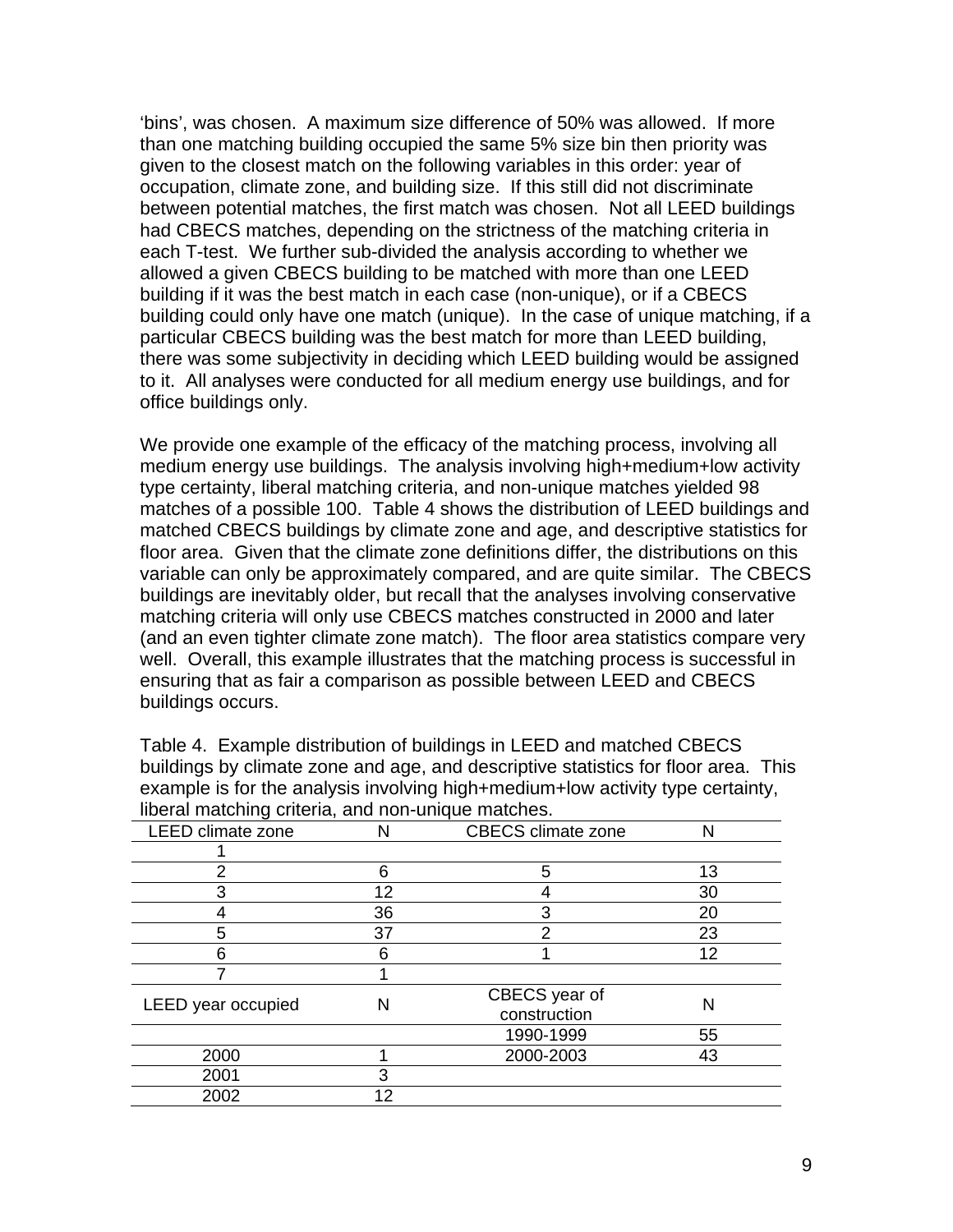| 2003                             |                   |                      |                   |
|----------------------------------|-------------------|----------------------|-------------------|
| 2004                             | 23                |                      |                   |
| 2005                             | 25                |                      |                   |
| 2006                             |                   |                      |                   |
| Year missing                     | 16                |                      |                   |
| LEED floor area, $\text{ft}^2$ , |                   | CBECS floor area,    |                   |
|                                  | 112,800 (153,600) |                      | 104,900 (139,300) |
| mean (s.d.)                      |                   | $ft^2$ , mean (s.d.) |                   |

For medium energy use buildings we conducted 12 T-tests, for all combinations of activity type inclusion, conservative/liberal matching criteria, and nonunique/unique CBECS matches. For office buildings we conducted another 4 Ttests, for all combinations of conservative/liberal matching criteria, and nonunique/unique CBECS matches. For each T-test we took the difference between each LEED building's EUI and their matched CBECS building's EUI; this set of EUI differences was then tested to see if it was significantly different from zero. We conducted tests for all medium energy use buildings, and for office buildings only.

#### *Energy performance of LEED buildings by certification level*

Turner & Frankel's original report graphed median EUI by LEED certification level and concluded there was a trend in the expected direction. We tested this effect more formally. Prior to this we conducted chi-squared tests on the distribution of building activity type, climate zone, and age, by certification level, and an analysis of variance (ANOVA) on the distribution of building size by certification level. These analyses were done for all medium energy use buildings, and for office buildings only. None of these tests was statistically significant, suggesting little risk of bias in the main analysis due to these variables (i.e. LEED Certified buildings as a group are not significantly more often office buildings, in colder climates, or older, than LEED Silver buildings, and so on). Descriptive data for each of these variables, by certification level, is shown in Table 5 for all medium energy use buildings.

We tested the EUI and measured % energy saved compared to modelled baseline by LEED certification level effects by conducting ANOVAs across all certification levels, and specific contrasts to compare adjacent certification levels (i.e. Certified vs. Silver, and Silver vs. Gold/Platinum). One might expect that a higher certification level would generally be attained with a concomitantly higher number of energy performance credits. Indeed, we did observe a statistically significant difference in energy performance credits achieved by certification level, in the expected direction, for all medium energy use buildings ( $F_{2,97}$ = 22.2, p<0.001, variance explained,  $\eta^2$ = 0.31), meaning that 31% of the variance in energy performance credits obtained is explained by knowing the certification level. There was also a statistically significant relationship between these variables for offices only (F<sub>2,32</sub>= 18.3, p<0.001,  $\eta^2$ = 0.54). This was accompanied by a statistically significant difference in proposed % energy savings (relative to baseline) by certification level, in the expected direction, for all medium energy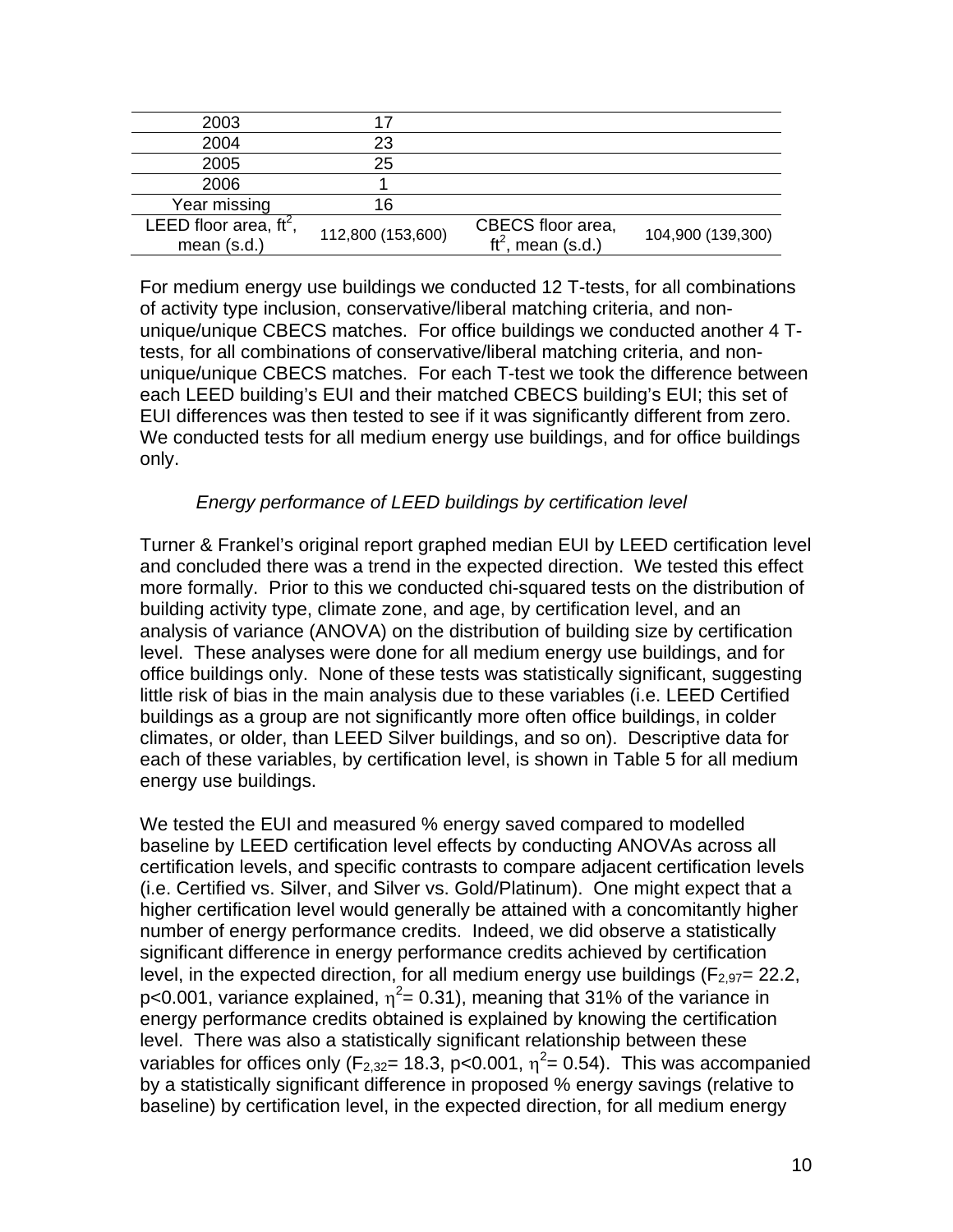use buildings (F<sub>2,72</sub>= 10.2, p<0.001,  $\eta^2$ = 0.22), and for offices only (F<sub>2,25</sub>= 14.0, p<0.001,  $\eta^2$ = 0.53).

|            | Table 5. Descriptive data by LEED certification level, for all medium energy use |  |  |  |
|------------|----------------------------------------------------------------------------------|--|--|--|
| buildings. |                                                                                  |  |  |  |

|                                                  |                   | Certification     |                 |
|--------------------------------------------------|-------------------|-------------------|-----------------|
|                                                  |                   | Level             |                 |
|                                                  | Certified         | Silver            | Gold/Platinum   |
| N                                                | 38                | 35                | 27              |
| Energy performance credits,<br>mean $(s.d.)$     | 2.8(2.1)          | 4.9(2.7)          | 6.9(2.6)        |
| Proposed % energy savings<br>(N=75), mean (s.d.) | 21.0(7.5)         | 26.1(9.5)         | 33.8(11.8)      |
| Measured EUI, kBtu/sf/yr,<br>mean (s.d.)         | 72.4 (27.9)       | 69.2 (28.1)       | 58.7 (30.5)     |
| Measured % energy<br>savings, (N=75) mean (s.d.) | 21.7(27.5)        | 25.1(42.1)        | 20.2 (39.9)     |
| Floor area, s.f., mean (s.d.)                    | 134,600 (177,800) | 112,100 (164,100) | 76,100 (79,900) |
| Climate zones (N)                                |                   |                   |                 |
| Hot $(1-3)$                                      | 5                 | 8                 | 5               |
| Mixed (4)                                        | 10                | 12                | 14              |
| Cold (5-7)                                       | 23                | 15                | 8               |
| Year Occupied (N)                                |                   |                   |                 |
| $\leq 2004$                                      | 18                | 22                | 16              |
| $\geq 2005$                                      | 14                | 7                 | $\overline{7}$  |
| Activity Type (N)                                |                   |                   |                 |
| <b>INTERP CENTER</b>                             | 1                 | 5                 | 3               |
| <b>K-12 ED</b>                                   | 4                 | 3                 | $\mathbf 0$     |
| <b>LIBRARY</b>                                   | $\overline{2}$    | $\overline{1}$    | 1               |
| <b>MULTI USE</b>                                 | 5                 | $\overline{7}$    | 6               |
| <b>MULTI-UNIT RES</b>                            | 1                 | 3                 | $\overline{2}$  |
| <b>OFFICE</b>                                    | 16                | $\overline{7}$    | 12              |
| <b>PUBLIC ORDER</b>                              | $\overline{2}$    | 3                 | $\mathbf 0$     |
| <b>Remaining Types</b>                           | $\overline{7}$    | 6                 | 3               |

Of course, certification level is achieved for more than just energy performance, hence the next stage in the analysis.

*Energy performance of LEED buildings vs. energy credits received* 

Turner & Frankel's original report graphed median energy performance by multicredit bins and concluded there was a trend in the expected direction. We conducted regression analysis to test this effect more formally. In this case we did not bin data by energy credits, rather we considered all energy credit values separately. Outcome variables included EUI and measured % energy saved vs.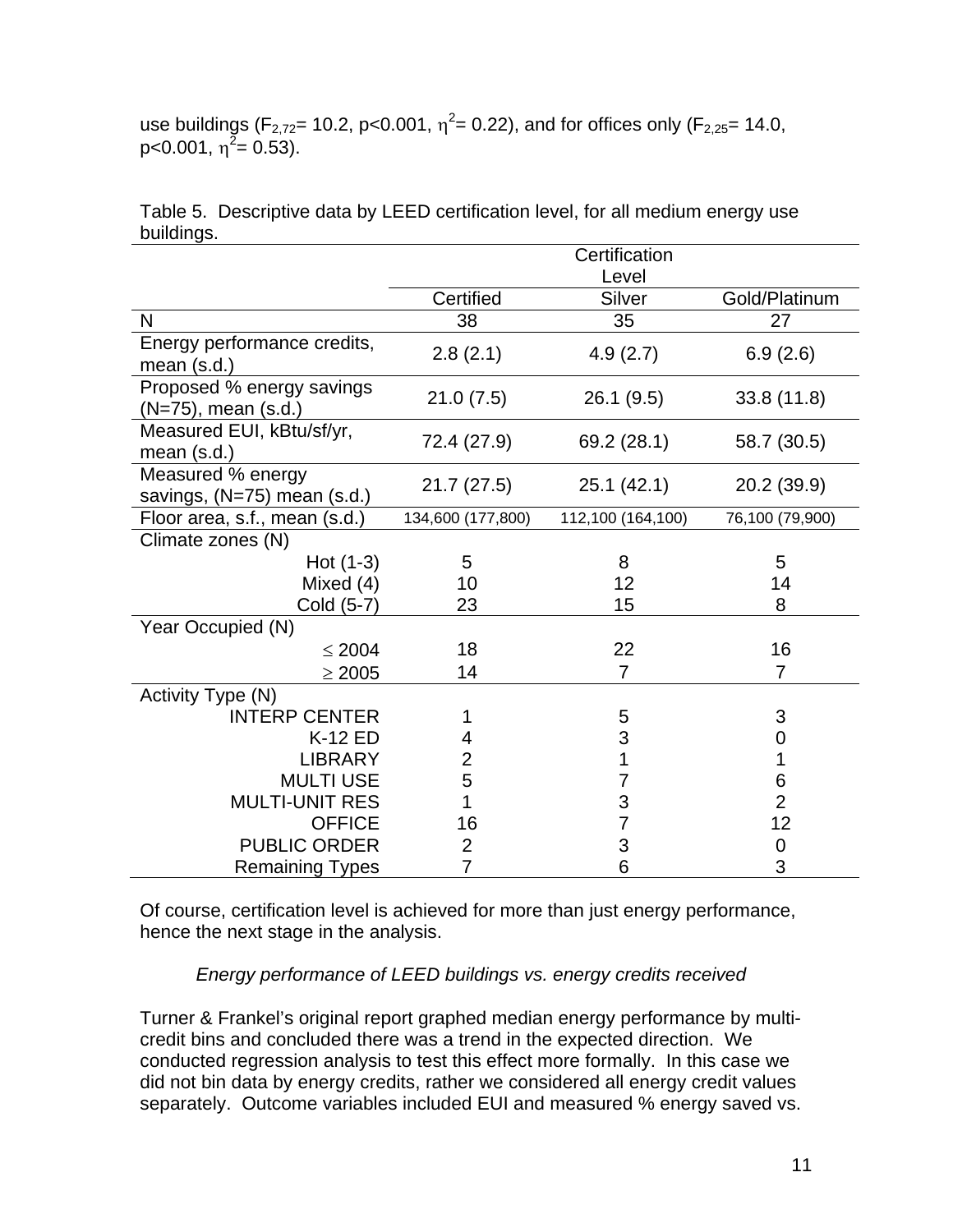modelled baseline. Analyses were conducted for all medium energy use buildings, and for office buildings only.

*Energy performance of LEED buildings vs. additional commissioning and measurement & verification credits* 

Turner & Frankel's original report investigated these credits, because they might be expected to affect actual energy use. The report looked at median trends, and found no convincing evidence of an effect of attaining these credits on EUI. We tested the effect of each of these credits on EUI by conducting an ANOVA in which the attainment (or not) of each credit was a separate dichotomous independent variable. Analyses were conducted for all medium energy use buildings, and for office buildings only.

## **Results**

#### *Comparison of LEED buildings to CBECS data*

The results of the multiple one-sample T-tests in which LEED buildings were matched with single CBECS buildings are shown in Table 6. For one example analysis, the analysis involving high+medium+low activity type certainty, liberal matching criteria, and non-unique matches (the same example shown in Table 4), Figure 2 shows the LEED to CBECS comparison graphically.

Table 6. Results of the one-sample T-tests, for all medium energy use buildings, and for office buildings only. LEED>CBECS column indicates how many LEED buildings had an EUI greater than their matched CBECS building.

|                                |                       |                   |                       | EUI (kBtu/ft <sup>2</sup> /yr), mean (s.d.) |                  |         |             |               |            |
|--------------------------------|-----------------------|-------------------|-----------------------|---------------------------------------------|------------------|---------|-------------|---------------|------------|
| <b>Building</b><br><b>Type</b> | <b>CBECS</b><br>match | Match<br>criteria | Activity<br>certainty | N                                           | T-statistic      | p       | <b>LEED</b> | <b>CBECS</b>  | LEED>CBECS |
| All Medium                     | Non-unique            | <b>CON</b>        | H                     | 40                                          | $t_{39} = -4.06$ | < 0.001 | 65.5 (23.3) | 97.3 (46.9)   | 12 (30%)   |
|                                | Non-unique            | <b>CON</b>        | H+M                   | 56                                          | $t_{55}$ = -2.84 | < 0.01  | 67.4 (27.5) | 102.3 (95.0)  | 18 (32%)   |
|                                | Non-unique            | <b>CON</b>        | H+M+L                 | 68                                          | $t_{67} = -3.74$ | < 0.001 | 65.5 (27.6) | 105.5 (92.1)  | 20 (29%)   |
|                                | Non-unique            | LIB               | н                     | 49                                          | $t_{48} = -3.03$ | < 0.01  | 69.1 (24.6) | 92.0(48.1)    | 17 (35%)   |
|                                | Non-unique            | <b>LIB</b>        | H+M                   | 76                                          | $t_{75}$ = -3.98 | < 0.001 | 70.2 (29.3) | 95.4 (58.2)   | 25 (33%)   |
|                                | Non-unique            | LIB               | $H+M+L$               | 98                                          | $t_{97} = -5.46$ | < 0.001 | 67.5 (29.2) | 103.2 (66.0)  | 29 (30%)   |
|                                | Unique                | <b>CON</b>        | н                     | 29                                          | $t_{28} = -3.40$ | < 0.01  | 68.3 (24.8) | 107.4 (60.7)  | 8(28%)     |
|                                | Unique                | <b>CON</b>        | H+M                   | 42                                          | $t_{41} = -2.64$ | < 0.05  | 70.0 (29.0) | 113.1 (108.3) | 13 (31%)   |
|                                | Unique                | <b>CON</b>        | $H+M+L$               | 49                                          | $t_{48}$ = -3.10 | < 0.01  | 68.6 (29.3) | 113.1 (103.9) | 14 (29%)   |
|                                | Unique                | LIB               | н                     | 49                                          | $t_{48}$ = -2.20 | < 0.05  | 69.1 (24.6) | 84.1 (44.1)   | 17 (35%)   |
|                                | Unique                | <b>LIB</b>        | H+M                   | 76                                          | $t_{75} = -3.22$ | < 0.01  | 70.2 (29.3) | 89.4 (54.7)   | 24 (32%)   |
|                                | Unique                | <b>LIB</b>        | H+M+L                 | 95                                          | $t_{94} = -4.25$ | < 0.001 | 66.9 (28.5) | 96.2 (65.3)   | 29 (31%)   |
| Office Only                    | Non-unique            | <b>CON</b>        |                       | 31                                          | $t_{30}$ = -3.19 | < 0.01  | 66.3 (25.9) | 98.1 (52.4)   | 11 (35%)   |
|                                | Non-unique            | LIB               |                       | 35                                          | $t_{34} = -3.31$ | < 0.01  | 67.8(25.1)  | 97.0 (51.5)   | 12 (34%)   |
|                                | Unique                | <b>CON</b>        |                       | 21                                          | $t_{20}$ = -2.93 | < 0.01  | 70.2 (28.2) | 111.5 (60.6)  | 6(29%)     |
|                                | Unique                | LIB               |                       | 35                                          | $t_{34} = -2.35$ | < 0.05  | 67.8(25.1)  | 86.0 (47.0)   | 12 (34%)   |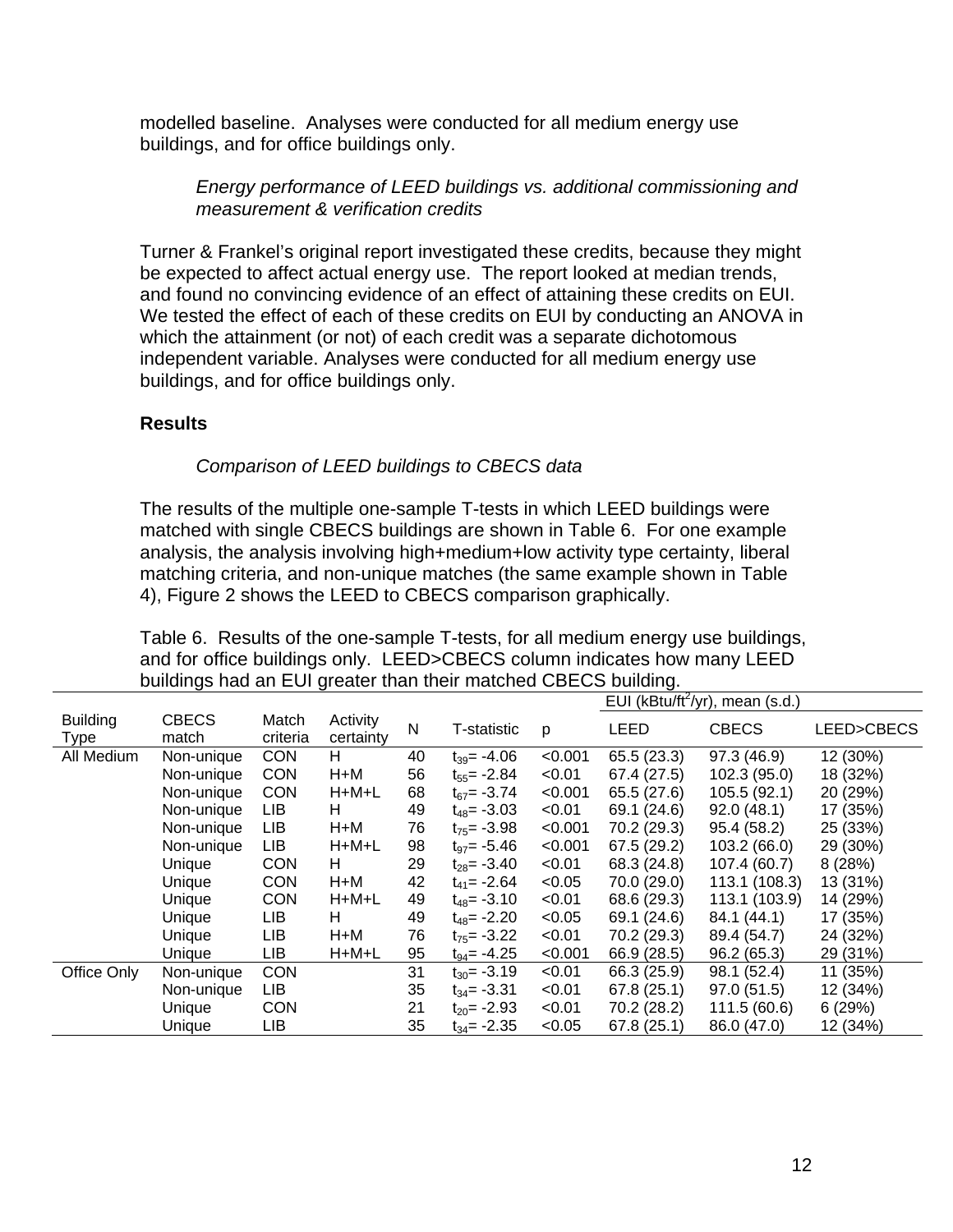

Figure 2. Example comparison of the difference in EUI between LEED and matched CBECS buildings. This example is for the analysis involving high+medium+low activity type certainty, liberal matching criteria, and non-unique matches. Each symbol represents one building pair, a positive value indicates that the LEED building used more energy per floor area than its CBECS counterpart. Mean  $\triangle$  EUI = -35.8 kBtu/ft<sup>2</sup>/yr (s.d. = 64.9, N = 98)

#### *Energy performance of LEED buildings by certification level*

None of the main effect ANOVAs or contrasts for EUI or measured % energy saved were statistically significant, neither for all medium energy use buildings nor office buildings. For conciseness, the detailed outputs of non-significant statistical tests are not presented for this analysis, or the others below.

#### *Energy performance of LEED buildings vs. energy credits received*

The only statistically significant regression was for EUI for all medium energy buildings (F<sub>1,98</sub>= 12.8, p≤0.001, variance explained, r<sub>adj</sub><sup>2</sup>= 0.11). This effect is shown graphically in Figure 3. The regressions for EUI for offices only, and for measured % savings relative to modelled baseline for all buildings were not statistically significant.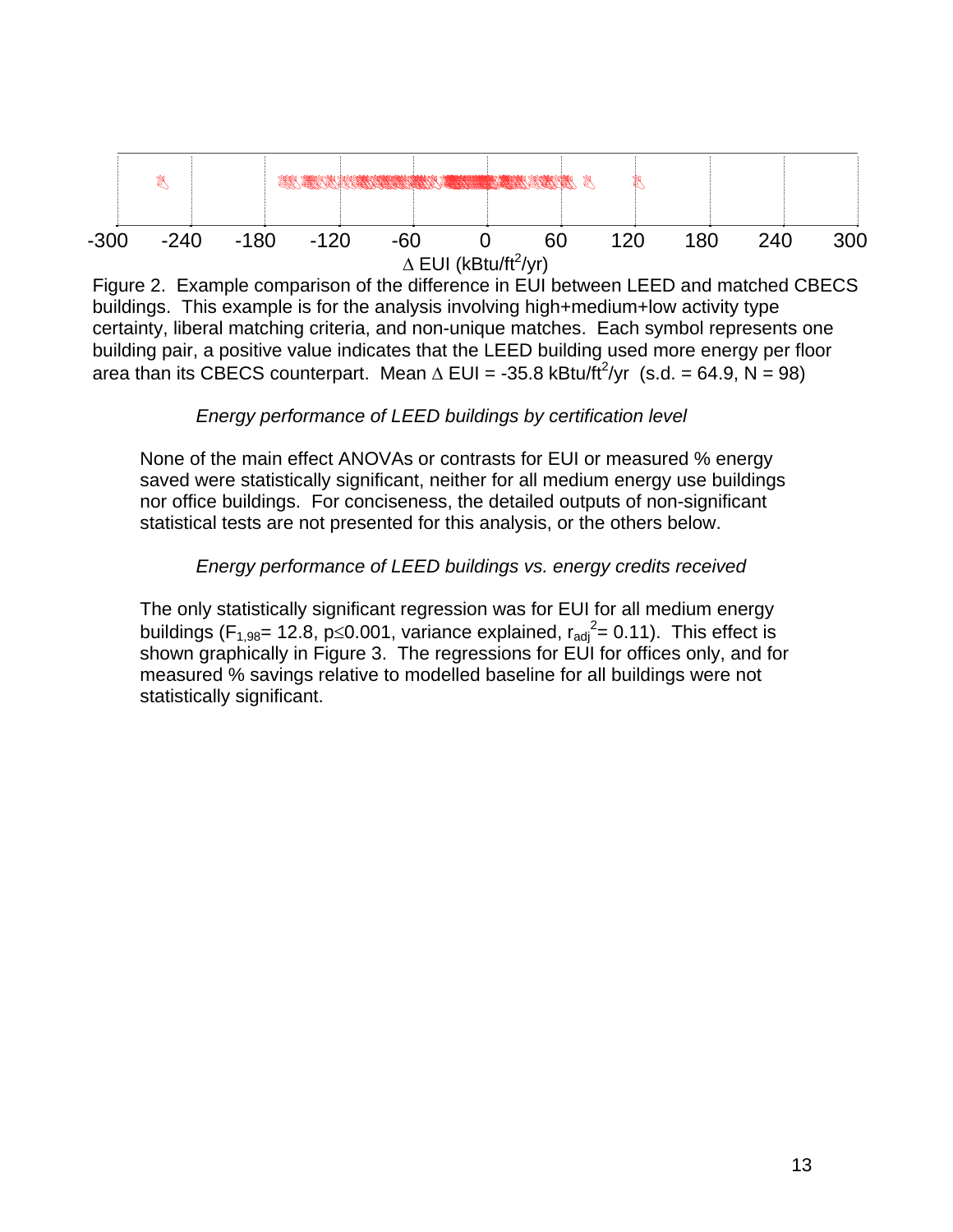

Figure 3. Measured EUI vs. energy credits achieved, for all medium energy use LEED certified buildings in the sample. Individual building values, and best-fit regression line (and equation), are shown.

*Energy performance of LEED buildings vs. additional commissioning and measurement & verification credits* 

We found no effect of the attainment of either or both credits on EUI, neither for all medium energy use buildings nor office buildings.

#### **Discussion**

As shown in Table 6, the T-tests, no matter the basis for comparison, consistently show that LEED buildings use statistically significantly less energy per floor area than CBECS buildings. The results for all medium energy use buildings and for offices only are similar, average savings are in the range 18- 39%, depending on the parameters of the comparison. There appears to be a tendency for the savings to be higher for comparisons that are more conservative in terms of matching for age and climate. Savings also tend to be higher for comparisons involving more medium energy use activity types, though the certainty in matching activity types between the LEED and CBECS database was lower. Unfortunately, we do not have the data to test these tendencies statistically.

However, despite average savings, 28-35% of LEED buildings used more energy per floor area than their individually-matched CBECS building. Further, there was no statistically significant relationship between LEED certification level and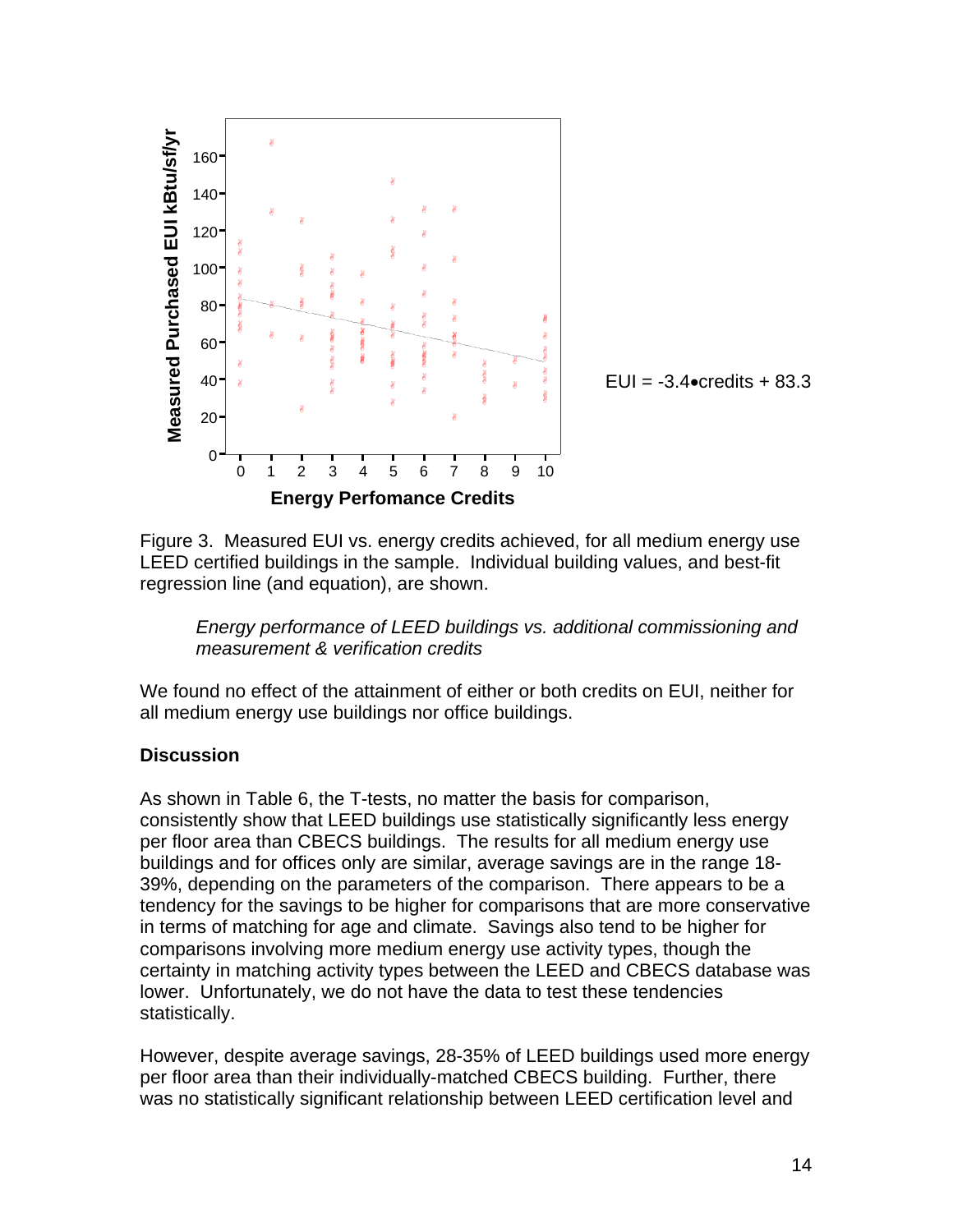energy use intensity, or % energy saved vs. baseline. In other words, LEED Silver buildings did not exhibit better energy performance than LEED Certified buildings, and LEED Gold/Platinum buildings did not exhibit better energy performance than LEED Silver buildings. This runs counter to the popular assumption, and although we found that "higher" certification level was positively correlated with number of energy credits received, certification level does depend on many other credit categories. There were, for example, Certified buildings that received more energy credits than Gold/Platinum buildings.

However, the evidence for a relationship between energy credits achieved (regardless of certification level) and energy outcomes of interest was small. There was a relationship in the expected direction for EUI for all medium energy buildings, but not for office buildings only, and there was no relationship for either building set for measured % savings relative to modelled baseline. There are two points of interest for the regression that was significant. First,  $r_{\text{adj}}^2 = 0.11$ , this might seem like a weak relationship, and Figure 3 certainly displays a large amount of scatter around the regression line. However, to put this in perspective, the relationship between air temperature and reported thermal comfort is similar in size [Schiller et al., 1989]. Clearly, there are many factors beyond air temperature that affect perceived thermal comfort, and there are many factors that affect actual energy use beyond those that led to achieving LEED energy credits. Second, the equation of the regression line suggests that, as a best estimate, a LEED building receiving zero energy credits used 83.3 kBtu/ft<sup>2</sup>/yr. This is at ~14% lower than the CBECS mean. This might reflect the mandatory requirement for LEED buildings to at least meet ASHRAE 90.1, a requirement that did not exist for all non-LEED buildings.

The weak relationship between energy performance and energy credits achieved extended to commissioning, and measurement & verification credits. These credits might be expected to have a relationship to energy performance, but we found no such relationship in practice.

What does all this mean? Overall, LEED buildings are saving substantial amounts of energy compared to conventional buildings. This is clearly good news for society: a general program of building green can be expected to reduce energy use per floor area by upwards of 20%. However, despite these average savings, 28-35% of LEED buildings are actually using more energy than their conventional counterparts. While this might not be a problem for society, it is clearly a problem for the owner/operators of these individual buildings, who are not realising the energy performance that they (presumably) expected. Further, the energy-related credits that people are striving for seem to have little relation to measured energy performance. So, on average, the process of thinking and building green saves energy, but the specific measures for which energy credits are awarded do not necessarily meet their intent. These factors might raise questions for the credibility of green building rating systems, which could jeopardise the overall societal benefits.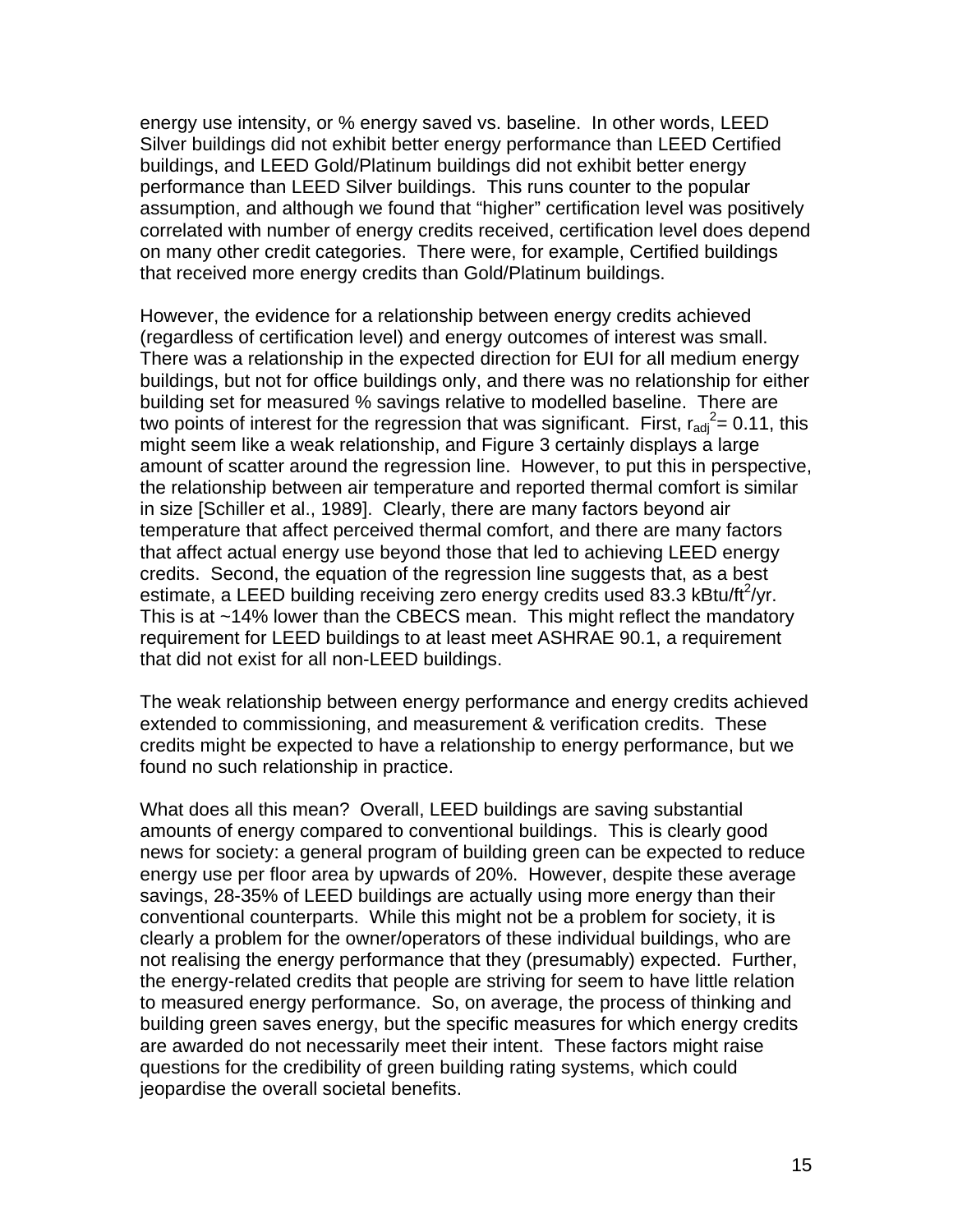In addition, there are reasons why green buildings can be expected to command higher real estate values, including their predicted lower energy use and other operating costs, expectations of higher organizational productivity for tenants, and image [Fuerst & McAllister, 2008]. Analysis of commercial real estate financial data provides some support for this hypothesis. Fuerst & McAllister [2008] conducted a regression analysis of more than 3000 US commercial buildings (80% offices), of which more than 500 were designated green (Energy Star [EPA, 2008] or LEED certified). They controlled for confounding factors such as vacancy rate, building age, size, and location, and found a statistically significant, positive effect of green buildings on rental rates and sales transactions. The significant effects remained when Energy Star and LEED buildings were entered into the regression model separately. The regression model coefficients suggested that LEED buildings commanded a 9.2% higher rent, and a 31% higher sale price. Other recent and similar analyses [Eichholtz et al., 2008; Miller et al., 2008] drawing on the same large database as Fuerst & McAllister, also find a statistically significant positive effects for Energy Star buildings, but only non-significant positive trends for LEED buildings. These analyses are hampered by the relatively small number of LEED buildings in the sample, compared to the large variability between buildings. The relevance to this paper is that part of the allure of LEED buildings contributing to higher real estate values is the assumed better energy performance, if this assumption proves false for a given building, it is likely that the real estate benefits will diminish.

It is important to recognise that these conclusions are drawn from a dataset with many limitations. First, the LEED building data comes from early years of operation, perhaps the first year, during which "teething problems" or unusual start-up operations will inevitably occur. Second, we have a relatively small sample size, particularly when looking at office buildings only, or in the more conservative comparisons to the CBECS database. The CBECS comparisons are further complicated by differences in building/climate/performance descriptors. Sample size is a particular concern when there is large variability in the data, as there inevitably is in building energy data. Building-to-building comparisons, as well as comparisons between buildings and their own baselines and modelled performance, can be clouded by a host of on-the-ground design and operational issues. The studies referred to in the Introduction suggest the following key (but by no means inclusive) factors:

- The occupancy hours differ from those in the initial design assumptions
- The final as-built building differs from the initial design
- Experimental technologies do not perform as predicted
- Plug loads are different than assumed
- The building has not been commissioned properly, and a knowledge transfer gap exists between the design team and end users

Further, Fuerst & McAllister [2008] note that LEED-certified buildings have a higher proportion owner-operators, and particularly public-sector ownership than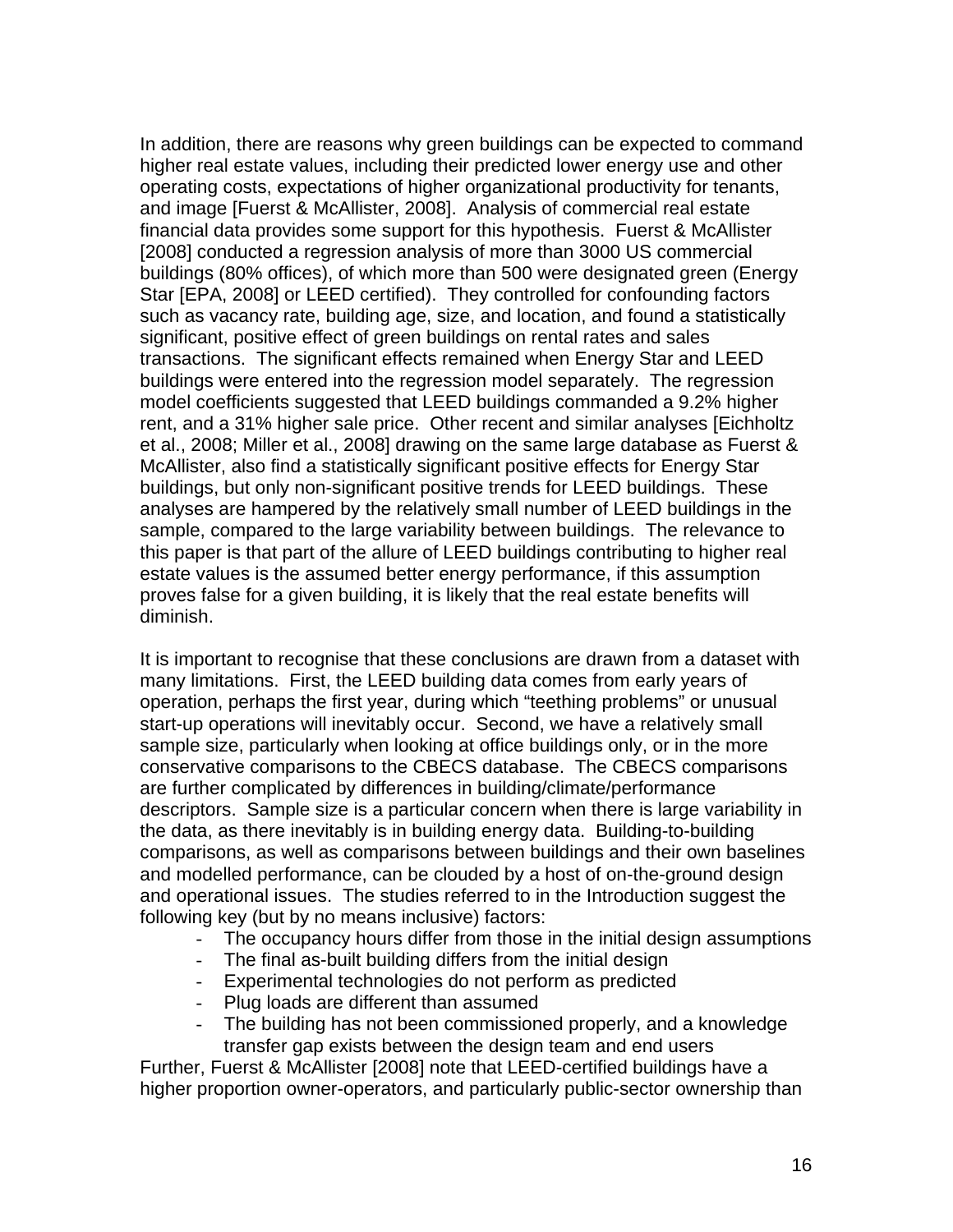commercial buildings generally, and thus may also have systematic feature differences compared to the general population of buildings. Follow up work on the energy performance of green buildings should gather more data on all of these issues, as potential explanations of unexpected performance.

The original NBI analysis has been criticized by some, in particular for comparing LEED median EUI values to CBECS means, and for comparing relatively new LEED buildings to CBECS buildings from all vintages [Malin, 2008]. Our analysis addressed the first issue, and partially-addressed the second. In our analysis phases we did not rely on comparison of averages of any sort to determine if there was an effect, we compared individual building values in sample population statistical tests of significance. If a test was significant, we always compared sample means as a measure of the size of the effect. In our T-tests of matched buildings, we did not allow matches from the CBECS database from years earlier than 1990 (liberal match) or 2000 (conservative match). All tests featuring conservative matches were statistically significant, with differences in means between the matched LEED and CBECS buildings similar or larger in size to the more liberal tests. Nevertheless, even the CBECS sample after 2000 is, on average, a couple of years older than the LEED sample. It remains possible that newer non-LEED buildings will have better energy performance than the current CBECS sample, due to general improvements in building design and operation. Critics also noted that the average LEED building was much larger than the average CBECS building. We addressed this concern in out T-tests of matched buildings by requiring that matched buildings not differ in floor area by more than 50%; as a result, the difference between the mean floor area in each of the matched building sets was no greater than 10%, and these differences were only statistically significant for the liberal tests. One criticism that we do not have the data to address is that of self-selection in the LEED sample. Building owners/operators participated voluntarily (of 552 LEED certified buildings that could have been in the sample, data for only 121 was provided), and it is possible that that those who thought they exhibited better performance would be more likely to participate. Therefore, we recommend that these findings should be considered as preliminary, and the analyses should be repeated when longer data histories from a larger representative sample of green buildings are available.

Despite these concerns, this is the best data we have so far with which to explore if green buildings are delivering on energy savings. The answer appears to be "Yes, but …", which is likely no surprise to green building advocates. There are some things in green building performance that need to be improved, but there is enough encouraging news to suggest improvements are worth pursuing. In this context, research work such as this is simply a necessary part of evolving the green building process from "good to better". The results suggest that the energy credit scheme needs to be refined so that it delivers more reliable performance at the individual building level. One direction for investigation is the definition of an appropriate baseline for a given building, at present there is little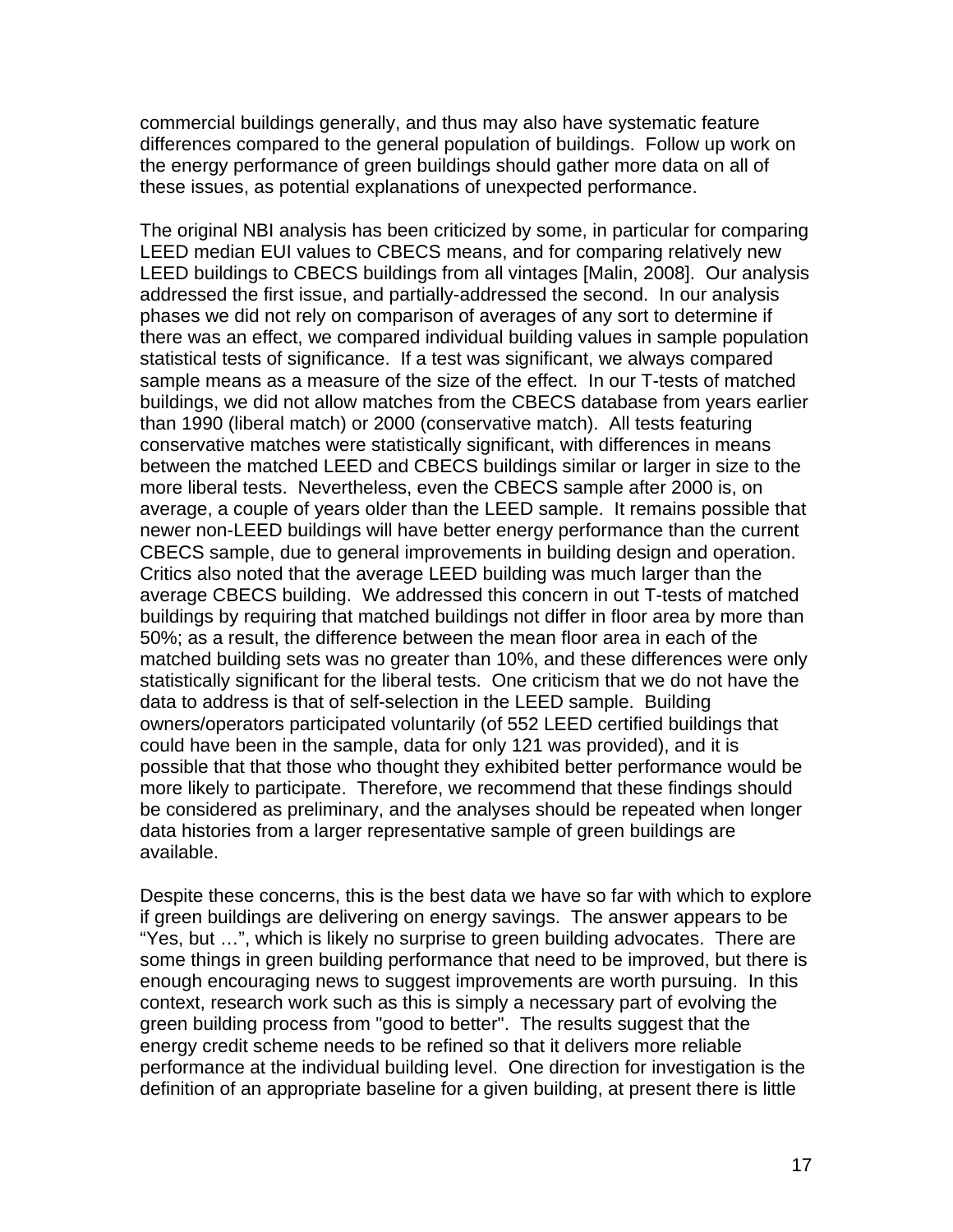correlation between measured energy savings vs. this baseline and the energy credits received, which are based on predicted savings vs. this baseline.

These results do highlight the importance of investigating the post-occupancy performance of buildings. There is clearly no meaningful way to refine green building rating schemes so that they become more reliable without measured performance data. This work focussed on energy performance, but a similar post-occupancy evaluation process should be followed for other aspects of green building performance, such as indoor environment quality and water use. In the longer-term, if and when post-occupancy evaluation becomes routine, it may be wise for green building certification to require not only sustainable design intent, but also demonstrated sustainable performance after the building is built and operating.

## **Conclusions**

Analysis of measured energy use data from 100 LEED certified buildings yielded the following key findings:

- On average, LEED buildings use 18-39% less energy per floor area than their conventional counterparts.
- However, 28-35% of LEED buildings use more energy than their conventional counterparts.
- Further, the measured energy performance of LEED buildings has little correlation with certification level of the building, or the number of energy credits achieved by the building at design time.

Therefore, at a societal level, green buildings can contribute substantial energy savings, but further work needs to be done to define green building rating schemes to ensure more consistent success at the individual building level.

## **Acknowledgements**

We are deeply indebted to Cathy Turner (New Buildings Institute) and Brendan Owens (US Green Buildings Council) for graciously making the data available for analysis. We are also grateful to Cathy Turner and Harvey Sachs (ACEEE) for their review of an initial draft of this paper. We also thank Jennifer Veitch, Iain Macdonald (both NRC-IRC), and Christoph Reinhart (formerly NRC-IRC, now Harvard University) for their suggestions. This work was supported in part by the Program of Energy Research and Development, administered by Natural Resources Canada.

## **References**

Baylon, D.; Storm, P. (2008). Comparison of commercial LEED buildings and non-LEED buildings within the 2002-2004 Pacific Northwest commercial building stock. ACEEE Summer Study on Energy Efficiency of Buildings: 4/1 to 4/12.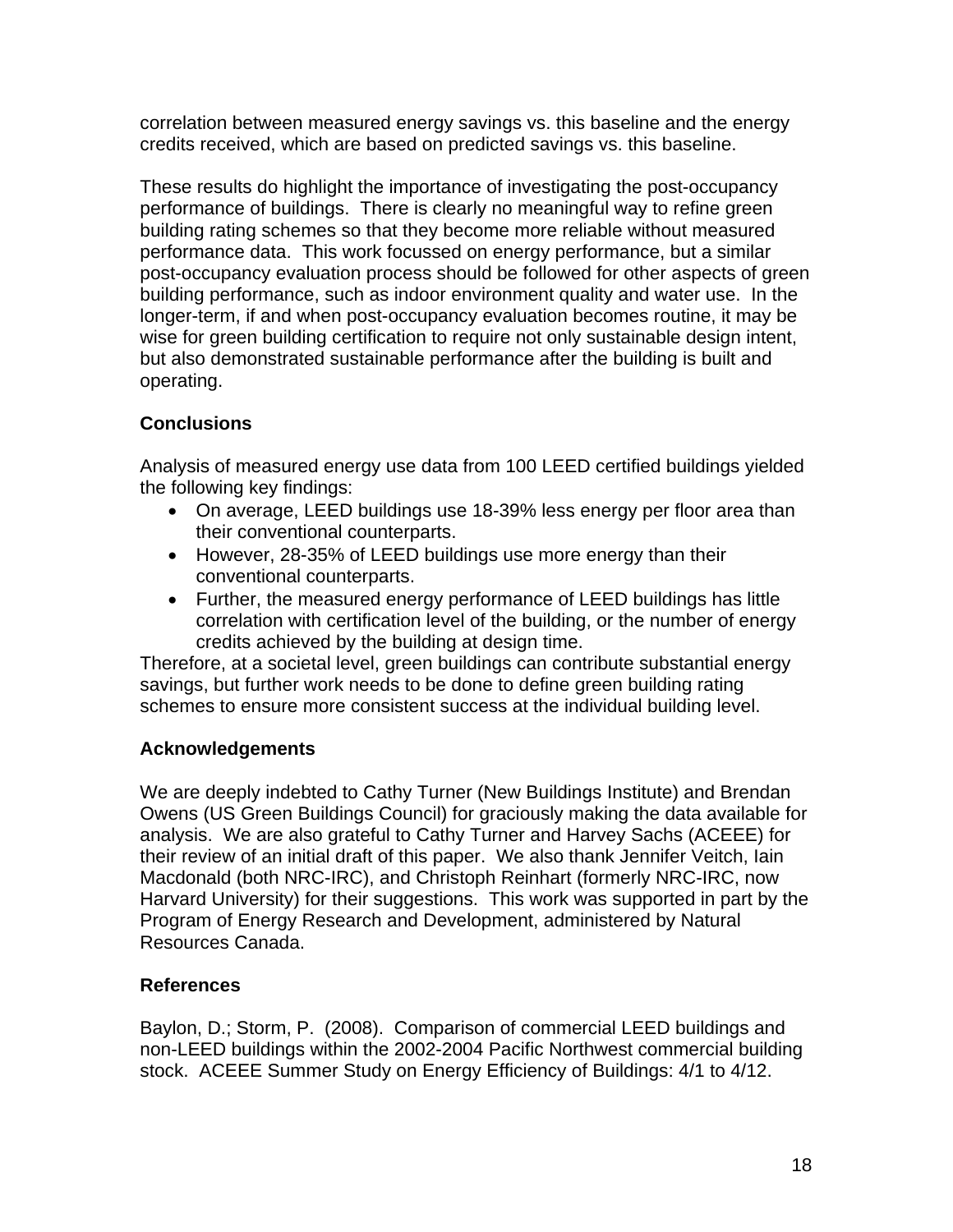Diamond, R. et al. (2006). Evaluating the energy performance of the first generation of LEED-certified commercial buildings. ACEEE Summer Study on Energy Efficiency in Buildings: 3/41-3/52.

Eichholtz, P.; Kok, N.; Quigley, J.M. (2008). Doing Well By Doing Good? Green Office Buildings. Retrieved 2008-10-10, from [http://elsa.berkeley.edu/users/quigley/papers.html](http://www.eia.doe.gov/emeu/cbecs/)

EPA, US Environmental Protection Agency. (2008). Retrieved 2008-10-10, from [http://www.energystar.gov/index.cfm?c=new\\_bldg\\_design.new\\_bldg\\_design](http://www.energystar.gov/index.cfm?c=new_bldg_design.new_bldg_design)

Fowler, K.M.; Rauch, E.M. (2008). Assessing Green Building Performance: A Post Occupancy Evaluation of 12 GSA Buildings. Pacific Northwest National Laboratory Report number PNNL-17393.

Fuerst, F.; McAllister, P.M. (2008). Does it Pay to Be Green? Connecting Economic and Environmental Performance in Commercial Real Estate Markets. Retrieved 2008-10-10, from<http://ssrn.com/abstract=1140409>

EIA, Energy Information Administration. (2003). Retrieved 2008-09-18, from <http://www.eia.doe.gov/emeu/cbecs/>

IPCC, Intergovernmental Panel on Climate Change. (2007). Fourth Assessment Report: Climate Change. Retrieved 2008-09-18, from [http://www.ipcc.ch/ipccreports/assessments-reports.htm.](http://www.ipcc.ch/ipccreports/assessments-reports.htm)

Malin, N. (2008). Lies, Damn Lies, and... (Another Look at LEED Energy Efficiency). Retrieved 2008-09-18 from [http://www.buildinggreen.com/live/index.cfm/2008/9/2/Lies-Damn-Lies-and-Are-](http://www.buildinggreen.com/live/index.cfm/2008/9/2/Lies-Damn-Lies-and-Are-LEED-Buildings-iLessi-Efficient-Than-Regular-Buildings)[LEED-Buildings-iLessi-Efficient-Than-Regular-Buildings](http://www.buildinggreen.com/live/index.cfm/2008/9/2/Lies-Damn-Lies-and-Are-LEED-Buildings-iLessi-Efficient-Than-Regular-Buildings) 

Miller, N.; Spivey, J.; Florance, A. (2008). Does Green Pay Off? Retrieved 2008-10-10, from [http://www.sandiego.edu/business/documents/July142008DoesGreenPayOff-](http://www.eia.doe.gov/emeu/cbecs/)[Ed.pdf](http://www.eia.doe.gov/emeu/cbecs/) 

Natural Resources Canada. (2005). National Energy Use Database. Retrieved 2008-09-18, from

[http://www.oee.nrcan.gc.ca/corporate/statistics/neud/dpa/data\\_e/databases.cfm?](http://www.oee.nrcan.gc.ca/corporate/statistics/neud/dpa/data_e/databases.cfm?attr=0) [attr=0](http://www.oee.nrcan.gc.ca/corporate/statistics/neud/dpa/data_e/databases.cfm?attr=0).

Pérez-Lombard, L., et al. (2008). A review on buildings energy consumption information. Energy and Buildings 40, 3: 394-398.